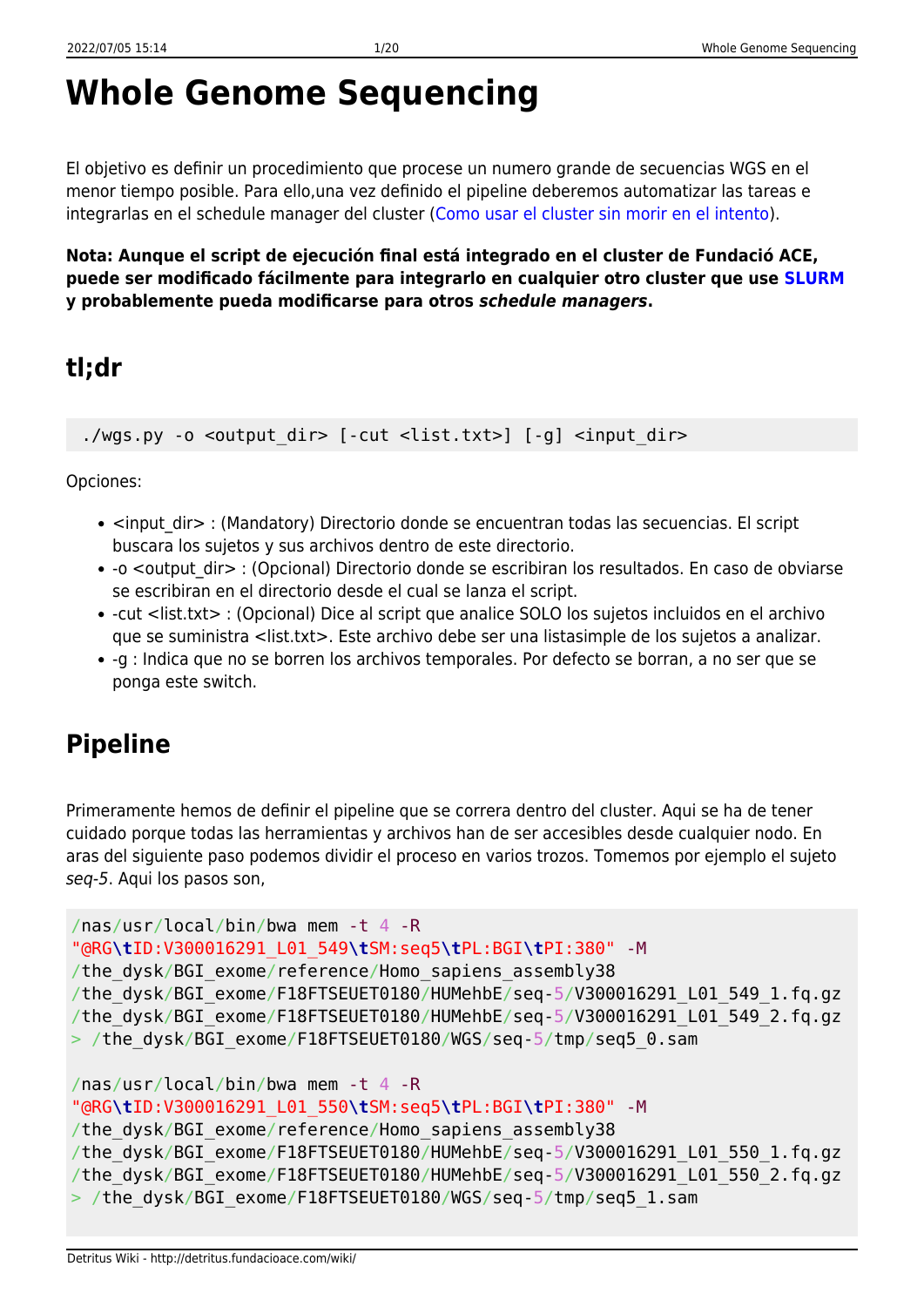```
/nas/usr/local/bin/bwa mem -t 4 -R
"@RG\tID:V300016291_L01_551\tSM:seq5\tPL:BGI\tPI:380" -M
/the dysk/BGI exome/reference/Homo sapiens assembly38
/the_dysk/BGI_exome/F18FTSEUET0180/HUMehbE/seq-5/V300016291_L01_551_1.fq.gz
/the_dysk/BGI_exome/F18FTSEUET0180/HUMehbE/seq-5/V300016291_L01_551_2.fq.gz
> /the dysk/BGI exome/F18FTSEUET0180/WGS/seq-5/tmp/seq5 2.sam
/nas/usr/local/bin/bwa mem -t 4 -R
"@RG\tID:V300016291_L01_552\tSM:seq5\tPL:BGI\tPI:380" -M
/the dysk/BGI exome/reference/Homo sapiens assembly38
/the_dysk/BGI_exome/F18FTSEUET0180/HUMehbE/seq-5/V300016291_L01_552_1.fq.gz
/the_dysk/BGI_exome/F18FTSEUET0180/HUMehbE/seq-5/V300016291_L01_552_2.fq.gz
> /the dysk/BGI exome/F18FTSEUET0180/WGS/seq-5/tmp/seq5 3.sam
java -Djava.io.tmpdir=/nas/osotolongo/tmp/ -Xmx8g -jar
/nas/usr/local/bin/picard.jar MergeSamFiles
I=/the_dysk/BGI_exome/F18FTSEUET0180/WGS/seq-5/tmp/seq5_0.sam
I=/the_dysk/BGI_exome/F18FTSEUET0180/WGS/seq-5/tmp/seq5_1.sam
I=/the_dysk/BGI_exome/F18FTSEUET0180/WGS/seq-5/tmp/seq5_2.sam
I=/the_dysk/BGI_exome/F18FTSEUET0180/WGS/seq-5/tmp/seq5_3.sam
O=/the_dysk/BGI_exome/F18FTSEUET0180/WGS/seq-5/tmp/seq5.sam
java -Djava.io.tmpdir=/nas/osotolongo/tmp/ -Xmx8g -jar
/nas/usr/local/bin/picard.jar SortSam
I=/the_dysk/BGI_exome/F18FTSEUET0180/WGS/seq-5/tmp/seq5.sam
O=/the_dysk/BGI_exome/F18FTSEUET0180/WGS/seq-5/tmp/seq5_sorted.bam
SORT ORDER=coordinate
/nas/software/samtools/bin/samtools index
/the_dysk/BGI_exome/F18FTSEUET0180/WGS/seq-5/tmp/seq5_sorted.bam
/nas/usr/local/bin/verifyBamID --vcf
/the dysk/BGI exome/reference/hapmap 3.3.hg38.vcf.gz --bam
/the_dysk/BGI_exome/F18FTSEUET0180/WGS/seq-5/tmp/seq5_sorted.bam --chip-none
--maxDepth 1000 --precise --verbose --ignoreRG --out
/the_dysk/BGI_exome/F18FTSEUET0180/WGS/seq-5/results/seq5_verifybam |& grep
-v "Skipping marker"
java -Djava.io.tmpdir=/nas/osotolongo/tmp/ -Xmx8g -jar
/nas/usr/local/bin/picard.jar ValidateSamFile IGNORE=MATE NOT FOUND
IGNORE=MISSING_READ_GROUP IGNORE=RECORD_MISSING_READ_GROUP
I=/the_dysk/BGI_exome/F18FTSEUET0180/WGS/seq-5/tmp/seq5_sorted.bam
java -Djava.io.tmpdir=/nas/osotolongo/tmp/ -Xmx8g -jar
/nas/usr/local/bin/picard.jar MarkDuplicates
I=/the_dysk/BGI_exome/F18FTSEUET0180/WGS/seq-5/tmp/seq5_sorted.bam
O=/the_dysk/BGI_exome/F18FTSEUET0180/WGS/seq-5/tmp/seq5_GATKready.bam
METRICS FILE=/the dysk/BGI exome/F18FTSEUET0180/WGS/seq-5/tmp/seq5 metrics.t
xt QUIET=true MAX_RECORDS_IN_RAM=2000000 ASSUME_SORTED=TRUE
CREATE_INDEX=TRUE
java -jar /nas/usr/local/opt/gatk3/GenomeAnalysisTK.jar -T DepthOfCoverage -
R /the dysk/BGI exome/reference/Homo sapiens assembly38.fasta -nt 1 -ct 10 -
ct 15 -ct 20 -ct 30 --omitDepthOutputAtEachBase --omitIntervalStatistics --
omitLocusTable -L
```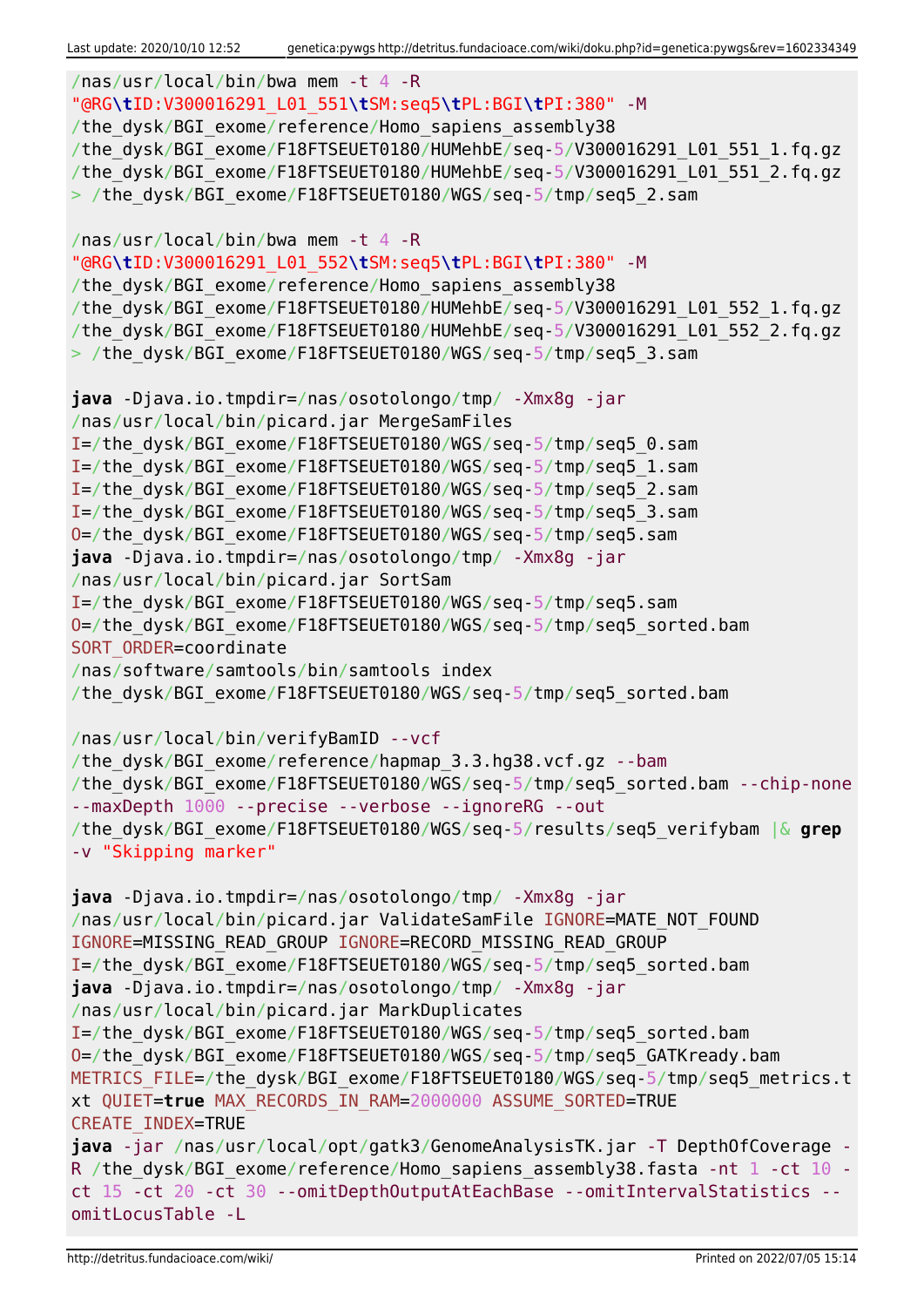| /the dysk/BGI exome/reference/MGI Exome Capture V5 bis2.bed - I<br>/the_dysk/BGI_exome/F18FTSEUET0180/WGS/seq-5/tmp/seq5_GATKready.bam - o<br>/the_dysk/BGI_exome/F18FTSEUET0180/WGS/seq-5/results/seq5_exome_coverage<br>singularity run --cleanenv -B /nas:/nas -B /the dysk:/the dysk<br>/usr/local/bin/gatk4.simg gatk --java-options "-                                            |
|-----------------------------------------------------------------------------------------------------------------------------------------------------------------------------------------------------------------------------------------------------------------------------------------------------------------------------------------------------------------------------------------|
| DGATK STACKTRACE ON USER EXCEPTION=true -Xmx16G" BaseRecalibrator - I<br>/the_dysk/BGI_exome/F18FTSEUET0180/WGS/seq-5/tmp/seq5_GATKready.bam -R<br>/the_dysk/BGI_exome/reference/Homo_sapiens_assembly38.fasta --known-sites<br>/the_dysk/BGI_exome/reference/Mills_and_1000G_gold_standard.indels.hg38.vcf.<br>gz --known-sites /the_dysk/BGI_exome/reference/dbsnp_146.hg38.vcf.gz -- |
| known-sites                                                                                                                                                                                                                                                                                                                                                                             |
| /the_dysk/BGI_exome/reference/1000G_phase1.snps.high_confidence.hg38.vcf.gz<br>-0 /the_dysk/BGI_exome/F18FTSEUET0180/WGS/seq-5/tmp/seq5_recal_data.table1<br>singularity run --cleanenv -B /nas:/nas -B /the_dysk:/the_dysk                                                                                                                                                             |
| /usr/local/bin/gatk4.simg gatk --java-options "-                                                                                                                                                                                                                                                                                                                                        |
| DGATK STACKTRACE ON USER EXCEPTION=true -Xmx16G" ApplyBQSR -R<br>/the_dysk/BGI_exome/reference/Homo_sapiens_assembly38.fasta - I                                                                                                                                                                                                                                                        |
| /the dysk/BGI exome/F18FTSEUET0180/WGS/seq-5/tmp/seq5 GATKready.bam -bqsr-                                                                                                                                                                                                                                                                                                              |
| recal-file                                                                                                                                                                                                                                                                                                                                                                              |
| /the_dysk/BGI_exome/F18FTSEUET0180/WGS/seq-5/tmp/seq5_recal_data.table1 -0                                                                                                                                                                                                                                                                                                              |
| /the_dysk/BGI_exome/F18FTSEUET0180/WGS/seq-5/results/seq5_recal.bam                                                                                                                                                                                                                                                                                                                     |
| singularity run --cleanenv -B /nas:/nas -B /the_dysk:/the_dysk                                                                                                                                                                                                                                                                                                                          |
| /usr/local/bin/gatk4.simg gatk --java-options "-                                                                                                                                                                                                                                                                                                                                        |
| DGATK_STACKTRACE_ON_USER_EXCEPTION=true -Xmx16G" AnalyzeCovariates -bqsr                                                                                                                                                                                                                                                                                                                |
| /the_dysk/BGI_exome/F18FTSEUET0180/WGS/seq-5/tmp/seq5_recal_data.table1 --                                                                                                                                                                                                                                                                                                              |
| plots                                                                                                                                                                                                                                                                                                                                                                                   |
|                                                                                                                                                                                                                                                                                                                                                                                         |
| /the_dysk/BGI_exome/F18FTSEUET0180/WGS/seq-5/results/seq5_AnalyzeCovariates.                                                                                                                                                                                                                                                                                                            |
| pdf                                                                                                                                                                                                                                                                                                                                                                                     |
| singularity run --cleanenv -B /nas:/nas -B /the_dysk:/the_dysk                                                                                                                                                                                                                                                                                                                          |
| /usr/local/bin/gatk4.simg gatk --java-options "-                                                                                                                                                                                                                                                                                                                                        |
| DGATK STACKTRACE ON USER EXCEPTION=true -Xmx16G" BaseRecalibrator -I                                                                                                                                                                                                                                                                                                                    |
| /the_dysk/BGI_exome/F18FTSEUET0180/WGS/seq-5/results/seq5_recal.bam -R                                                                                                                                                                                                                                                                                                                  |
| /the_dysk/BGI_exome/reference/Homo_sapiens_assembly38.fasta --known-sites<br>/the dysk/BGI exome/reference/Mills and 1000G gold standard.indels.hg38.vcf.                                                                                                                                                                                                                               |
| gz --known-sites /the dysk/BGI exome/reference/dbsnp 146.hg38.vcf.gz --                                                                                                                                                                                                                                                                                                                 |
| known-sites                                                                                                                                                                                                                                                                                                                                                                             |
| /the_dysk/BGI_exome/reference/1000G_phase1.snps.high_confidence.hg38.vcf.gz                                                                                                                                                                                                                                                                                                             |
| -0 /the_dysk/BGI_exome/F18FTSEUET0180/WGS/seq-5/tmp/seq5 recal data.table2                                                                                                                                                                                                                                                                                                              |
| singularity run --cleanenv -B /nas:/nas -B /the_dysk:/the_dysk                                                                                                                                                                                                                                                                                                                          |
| /usr/local/bin/gatk4.simg gatk --java-options "-                                                                                                                                                                                                                                                                                                                                        |
| DGATK_STACKTRACE_ON_USER_EXCEPTION=true -Xmx16G" AnalyzeCovariates -before                                                                                                                                                                                                                                                                                                              |
| /the dysk/BGI exome/F18FTSEUET0180/WGS/seq-5/tmp/seq5 recal data.table1 -                                                                                                                                                                                                                                                                                                               |
| after                                                                                                                                                                                                                                                                                                                                                                                   |
| /the_dysk/BGI_exome/F18FTSEUET0180/WGS/seq-5/tmp/seq5_recal_data.table2 -                                                                                                                                                                                                                                                                                                               |
| plots /the_dysk/BGI_exome/F18FTSEUET0180/WGS/seq-5/results/seq5_before-                                                                                                                                                                                                                                                                                                                 |
| after-plots.pdf                                                                                                                                                                                                                                                                                                                                                                         |
| singularity run --cleanenv -B /nas:/nas -B /the dysk:/the dysk<br>/usr/local/bin/gatk4.simg gatk --java-options "-                                                                                                                                                                                                                                                                      |
| DGATK STACKTRACE ON USER EXCEPTION=true -Xmx16G" HaplotypeCaller -R                                                                                                                                                                                                                                                                                                                     |
| /the dysk/BGI exome/reference/Homo sapiens assembly38.fasta - I                                                                                                                                                                                                                                                                                                                         |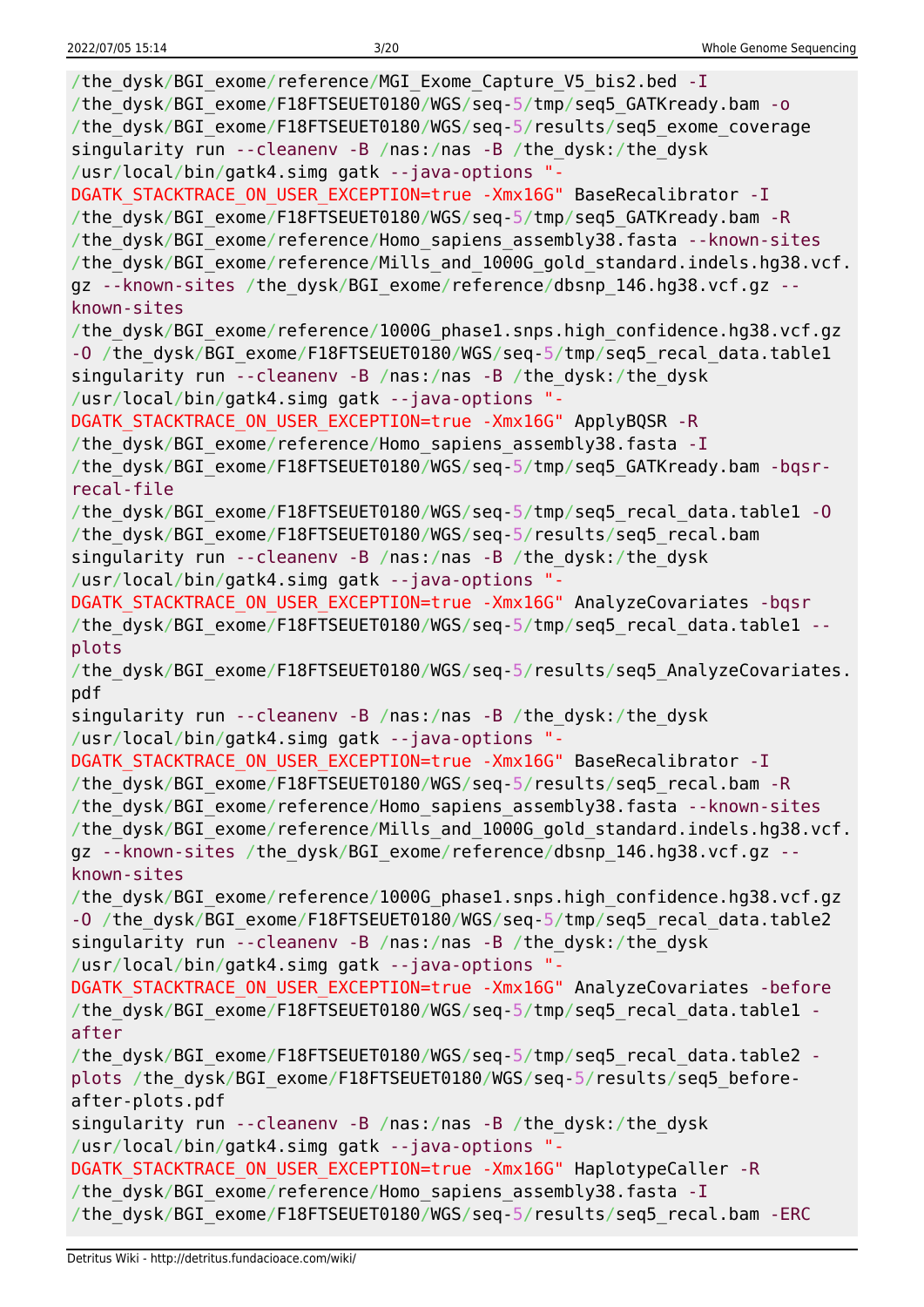GVCF --dbsnp /the\_dysk/BGI\_exome/reference/dbsnp\_146.hg38.vcf.gz -O /the dysk/BGI exome/F18FTSEUET0180/WGS/seq-5/results/seq5 raw.snps.indels.g. vcf.gz singularity run --cleanenv -B /nas:/nas -B /the\_dysk:/the\_dysk /usr/local/bin/gatk4.simg gatk --java-options "- DGATK STACKTRACE ON USER EXCEPTION=true -Xmx16G -XX:+UseConcMarkSweepGC" VariantEval -R /the dysk/BGI\_exome/reference/Homo\_sapiens\_assembly38.fasta -L /the dysk/BGI exome/reference/MGI Exome Capture V5 bis2.bed -D /the\_dysk/BGI\_exome/reference/dbsnp\_146.hg38.vcf.gz -O /the dysk/BGI exome/F18FTSEUET0180/WGS/seq-5/results/seq5 eval.gatkreport -eval /the dysk/BGI exome/F18FTSEUET0180/WGS/seq-5/results/seq5 raw.snps.indels.g. vcf.gz

Este pipeline se ha dividido en varios bloques que dependen unos de otros. Los 4 primeros son independientes y se pueden correr en paralelo. El numero 5 depende de la terminacion de los 4 primeros. Los bloques 6 y 7 dependen del numero 5 pero pueden correrse independientemente.

# **Paralelizacion**

El montaje correcto del pipeline permite la paralelizacioen del procediemiento dentro de cada secuenciacion, pero ademas, debe paralelizarse el procedimientp total. Es decir, cadda sujeto debe correr en paralelo a los demas. Para ello basta crear un sistema de dependencias como el que se muestra en la figura.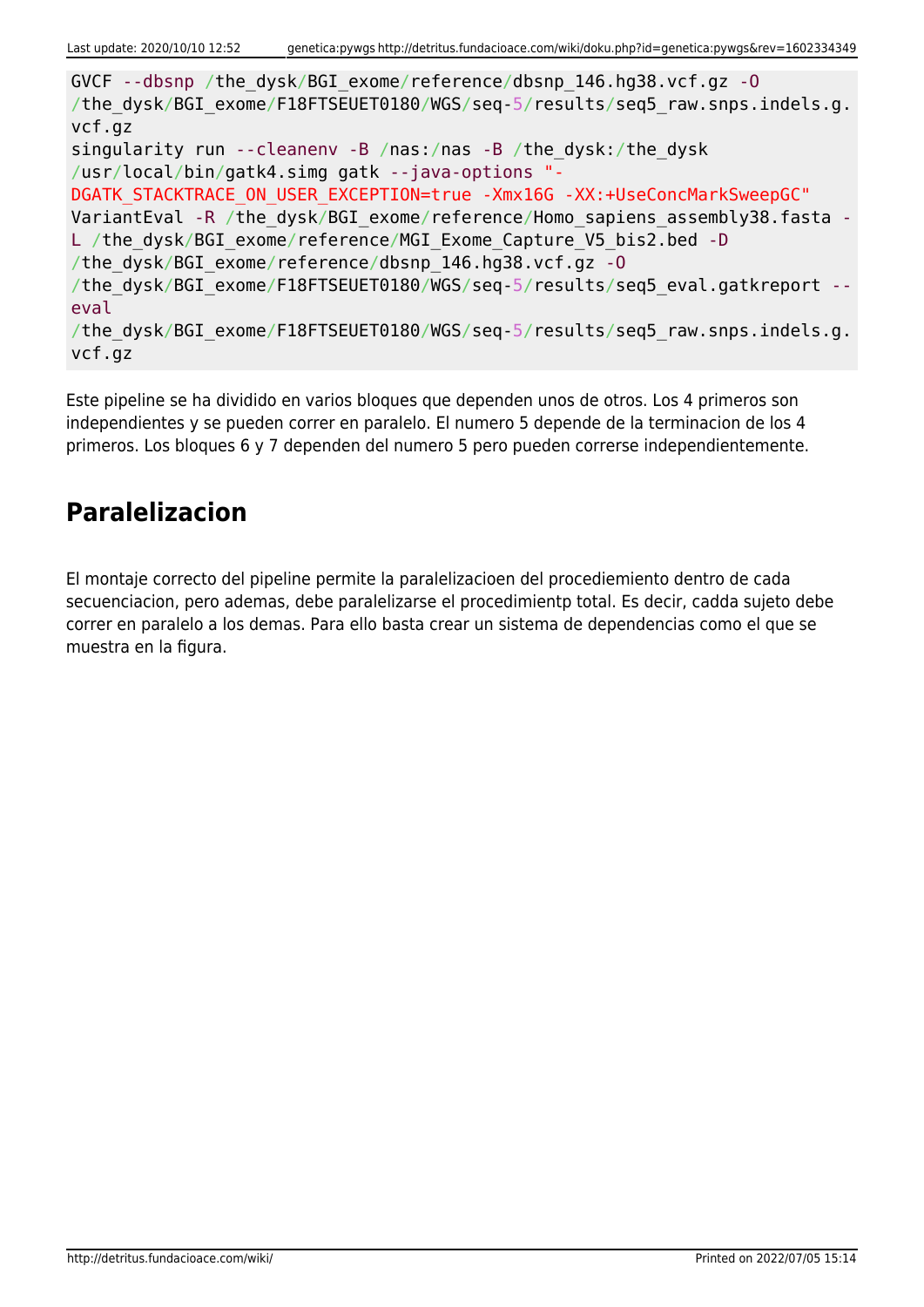

Entonces, una vez definido el pipeline, la secuencia de ejecucion de cada trozo y el modo de paralelizacion seria sencillo definir el flujo de ejecucion si supieramos que archivos iniciales debe cargar cada ejecucion inicial (los bwa).

# **Parsing**

Lo primero que ddebemos saber es que el directorio de input esta compuesto por una lista de subdirectorios cada uno perteneciente a un sujeto distinto.

```
[osotolongo@detritus HUMehbE]$ pwd
/the_dysk/BGI_exome/F18FTSEUET0180/HUMehbE
[osotolongo@detritus HUMehbE]$ ls
BGI Data List F18FTSEUET0180 filled.pdf md5sum.check
seq-1 seq-11 seq-13 seq-15 seq-17 seq-19 seq-20 seq-22 seq-24
seq-26 seq-28 seq-4 seq-6 seq-8
BGI Sequencing Analysis Report F18FTSEUET0180 HUMehbE.pdf md5sum.txt
seq-10 seq-12 seq-14 seq-16 seq-18 seq-2 seq-21 seq-23 seq-25
seq-27 seq-3 seq-5 seq-7 seq-9
```
Para cada sujeto hay una lista de ocho archivos que deben parearse segun el nombre de archivo.

[osotolongo@detritus HUMehbE]\$ ls seq-5/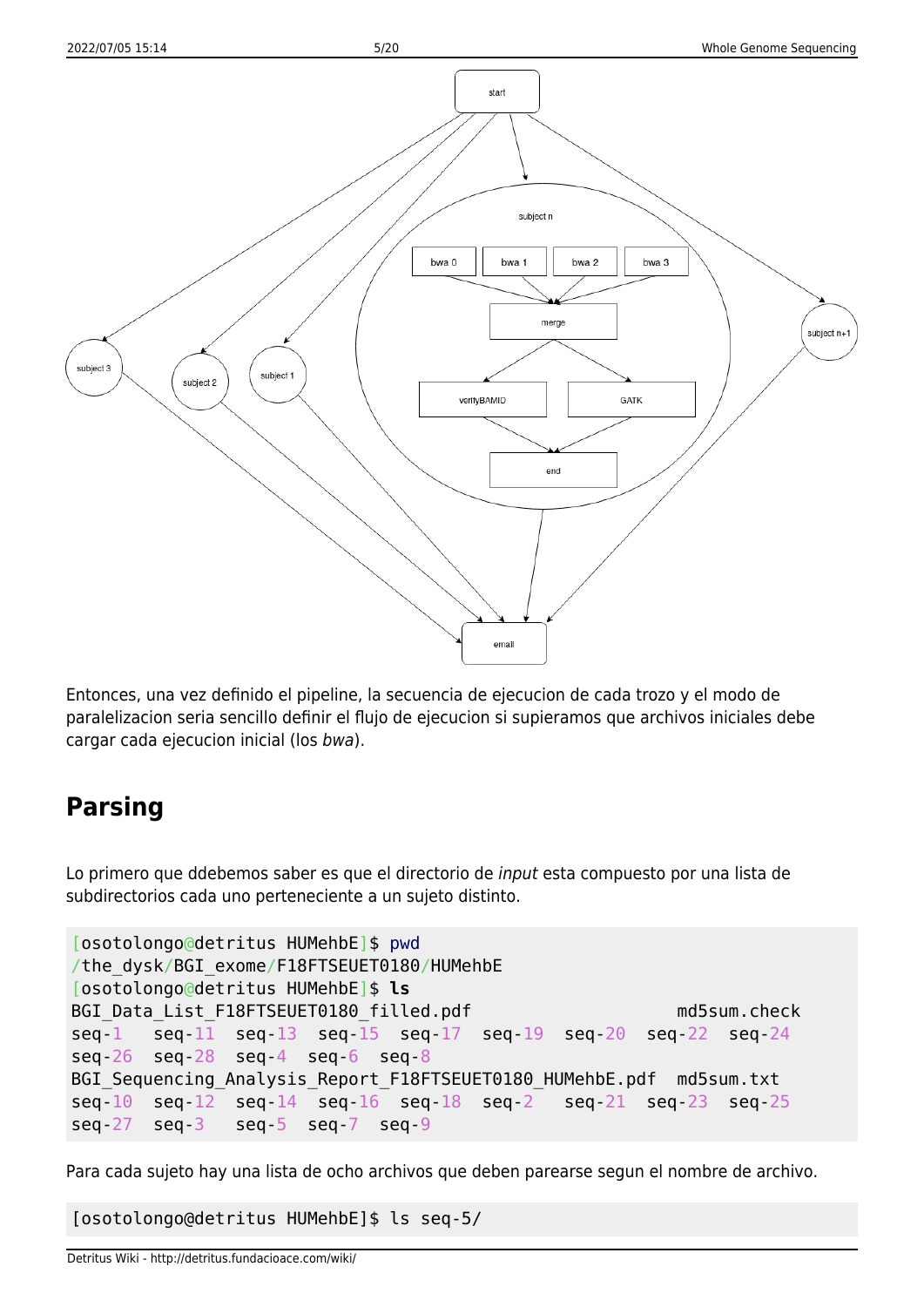Last update: 2020/10/10 12:52 genetica:pywgs http://detritus.fundacioace.com/wiki/doku.php?id=genetica:pywgs&rev=1602334349

| V300016291 L01 551 1.fg.gz  V300016291 L01 552 1.fg.gz |  |
|--------------------------------------------------------|--|
|                                                        |  |
| V300016291 L01 551 2.fq.gz  V300016291 L01 552 2.fq.gz |  |

En este ejemplo deben parearse,

- V300016291\_L01\_549\_1.fq.gz y V300016291\_L01\_549\_2.fq.gz
- V300016291\_L01\_550\_1.fq.gz y V300016291\_L01\_550\_2.fq.gz
- V300016291 L01 551 1.fq.gz y V300016291 L01 551 2.fq.gz
- V300016291 L01 552 1.fg.gz y V300016291 L01 552 2.fg.gz

asi que la estructura a seguir es bastante clara. No obstante a que los nombres de archivo varian entre sujetos, siguen la misma estructura.

[osotolongo@detritus HUMehbE]\$ ls seq-10 V300016281\_L01\_553\_1.fq.gz V300016281\_L01\_554\_1.fq.gz V300016281\_L01\_555\_1.fq.gz V300016281\_L01\_556\_1.fq.gz V300016281\_L01\_553\_2.fq.gz V300016281\_L01\_554\_2.fq.gz V300016281\_L01\_555\_2.fq.gz V300016281\_L01\_556\_2.fq.gz

Lo que voy hacer entonces es definir un hash donde se guarda la informacion relativa a cada sujeto (incluidos los patrones en los archivos originales) y a partir de ahi construir los scripts.

Veamos, primero leo el input dir

```
lpath = os.pathr<sub>obs</sub>, abspath(src dir)</sub>
dir cont = next(os.walk(src dir))[1]
```
luego, en dependencia de las opciones puedo reducir la lista o no,

```
if cfile and os.path.isfile(cfile):
 open(cfile, 'r')read().splitlines()dir cont = set(dir cont) - set(cuts)
```
y ahora lleno el hash de datos,

```
for pollo in dir cont:
  fq list = []fq files = next(os.walk(lpath+'/'+pollo))[2] for fq in fq_files:
     ids = re.search(r"^V(\d*?)\_L(\d*?)\_(\d*?)\_\d\.fq\.gz$", fq)
    fq name ='V'+ids.group(1)+' L'+ids.group(2)
    fq list.append(ids.group(3))
```
## **Programatic tree**

[Ya casi esta, ahora por cada sujeto guardado pueden definirse los primeros 4 procesos,](#page--1-0)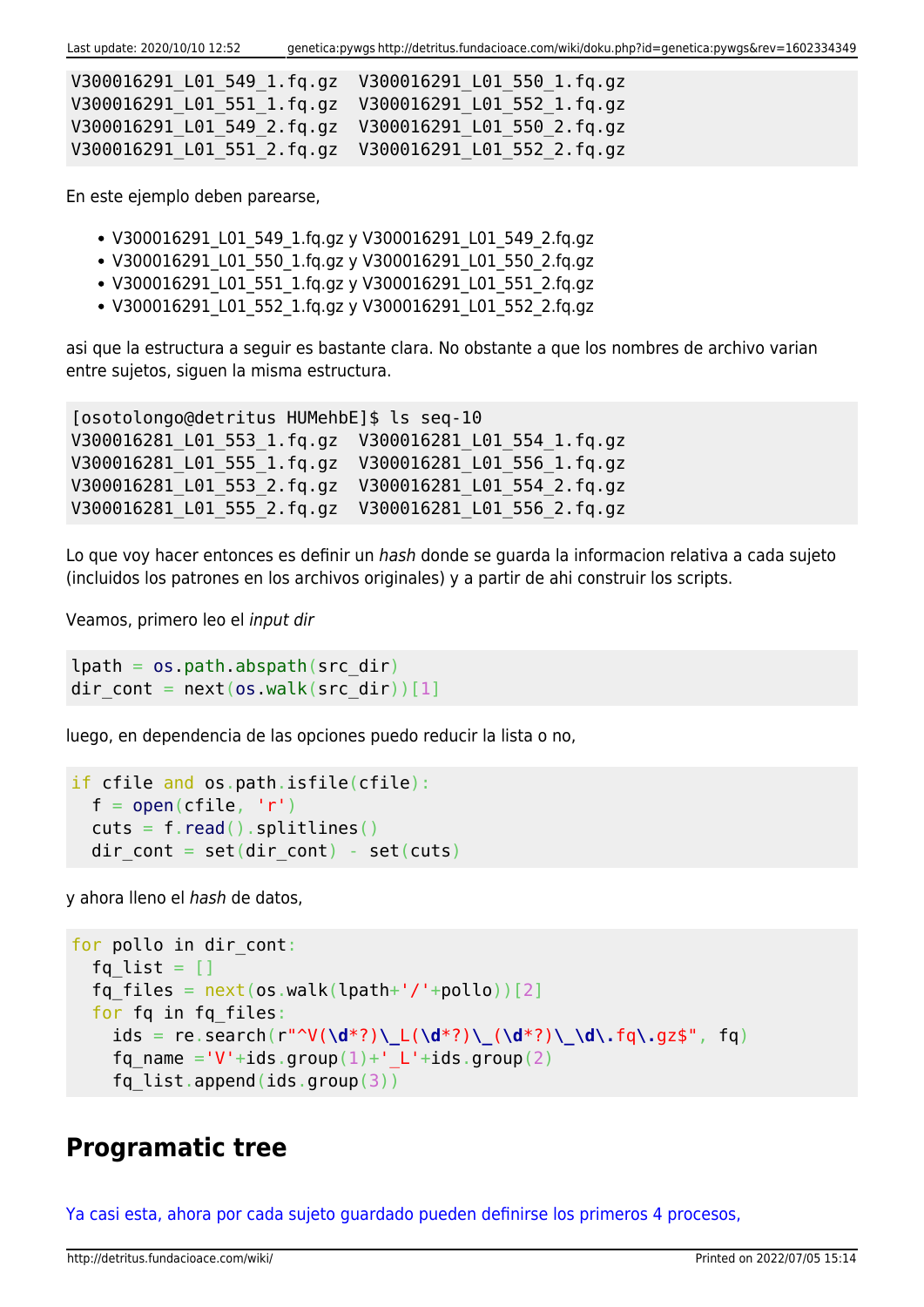```
for i in range(0, 4):
   fqid = fq\_list[2 * i] orderfile = outdir+'/bwa_'+pollo+'_'+str(i)+'.sh'
    ord_content = '#!/bin/bash\n'
    ord_content += '#SBATCH -J sam_'+pollo+'\n'
    ord_content += '#SBATCH --time=24:0:0\n'
    ord_content += '#SBATCH -o '+outdir+'/bwa_'+pollo+'-%j'+'\n'
    ord_content += '#SBATCH -c 8\n'
    ord_content += '#SBATCH --mem-per-cpu=4G\n'
    ord_content += '#SBATCH -p fast\n'
    ord_content += '#SBATCH --mail-type=FAIL,TIME_LIMIT,STAGE_OUT\n'
    ord_content += '#SBATCH --mail-user='+os.environ.get('USER')+'\n'
   ord content += bwa+' mem -t 4 -R
"@RG\tID:'+fq_name+'_'+fqid+'\tSM:'+pname+'\tPL:BGI\tPI:380" -M
'+ref_dir+'/Homo_sapiens_assembly38
'+src_dir+'/'+pollo+'/'+fq_name+'_'+fqid+'_1.fq.gz
'+src dir+'/'+pollo+'/'+fq name+' '+fqid+' 2.fq.gz >
'+tmpdir+'/'+pname+_+str(i)+'.sam\n'
    osf = open(orderfile, 'w')
    osf.write(ord_content)
    osf.close()
    gsconv+= 'I='+tmpdir+'/'+pname+'_'+str(i)+'.sam '
    os.system('sbatch '+orderfile)
```
[El numero 5 se hace que dependa de estos 4,](#page--1-0)

```
 orderfile = outdir+'/merge_'+pollo+'.sh'
   ord_content = '#!/bin/bash\n'
   ord_content += '#SBATCH -J sam_'+pollo+'\n'
   ord_content += '#SBATCH --time=24:0:0\n'
   ord_content += '#SBATCH -o '+outdir+'/merge_'+pollo+'-%j\n'
   ord_content += '#SBATCH -c 8\n'
   ord_content += '#SBATCH --mem-per-cpu=4G\n'
   ord_content += '#SBATCH -p fast\n'
   ord_content += '#SBATCH --mail-type=FAIL,TIME_LIMIT,STAGE_OUT\n'
   ord_content += '#SBATCH --mail-user='+os.environ.get('USER')+'\n'
   ord_content += picard+' MergeSamFiles '+gsconv+'
O='+tmpdir+'/'+pname+'.sam\n'
   ord_content += picard+' SortSam I='+tmpdir+'/'+pname+'.sam
O='+tmpdir+'/'+pname+'_sorted.bam SORT_ORDER=coordinate\n'
   ord_content += samtools+' index '+tmpdir+'/'+pname+'_sorted.bam\n'
   osf = open(orderfile, 'w')
   osf.write(ord_content)
  osf.close()
   ujobid = subprocess.getoutput('sbatch --dependency=singleton --parsable
'+orderfile)
```
### [El 6 y el 7 dependen del 5,](#page--1-0)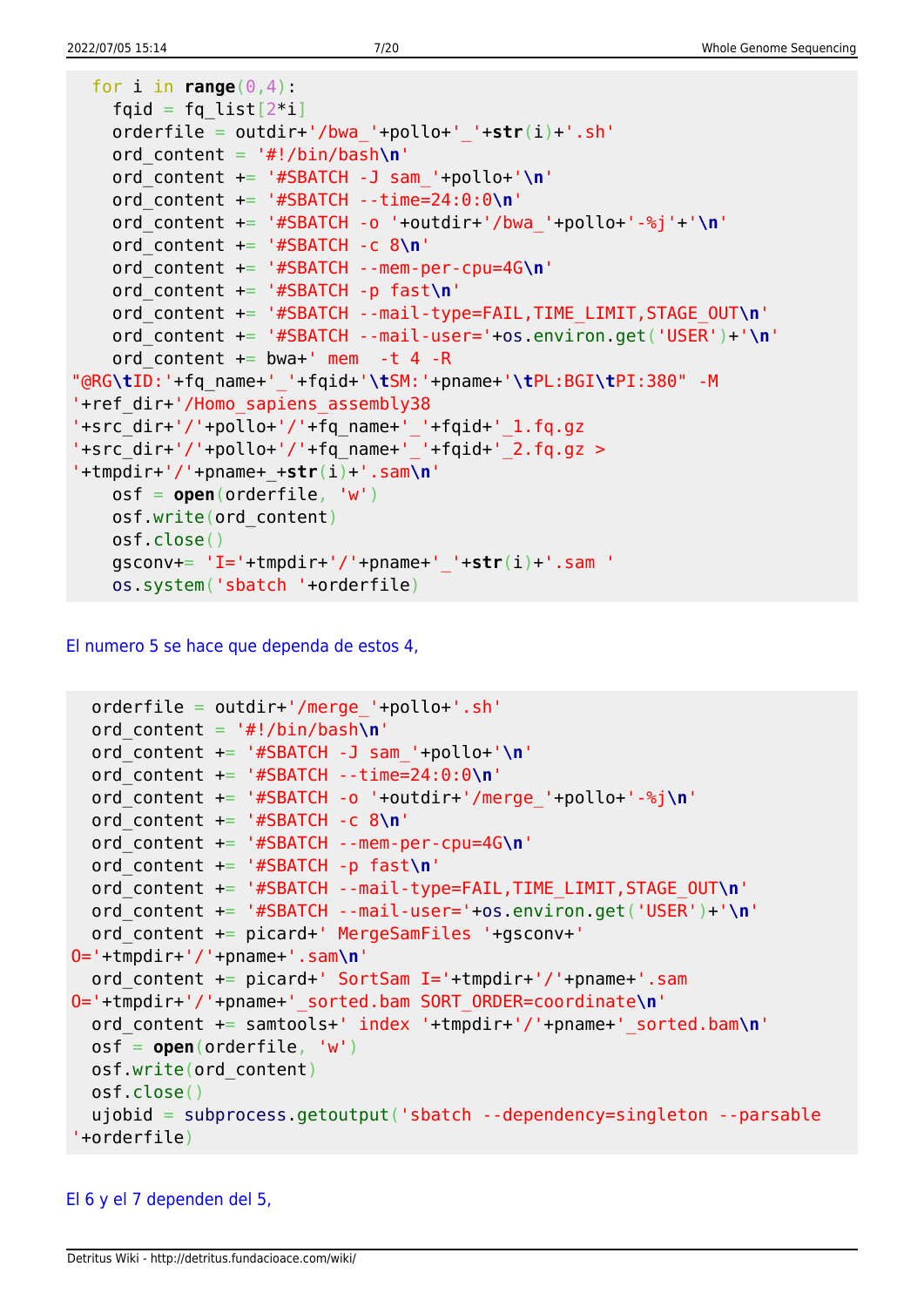```
Last update: 2020/10/10 12:52 genetica:pywgs http://detritus.fundacioace.com/wiki/doku.php?id=genetica:pywgs&rev=1602334349
```

```
 orderfile = outdir+'/verify_'+pollo+'.sh'
   ord_content = '#!/bin/bash\n'
   ord_content += '#SBATCH -J verify_'+pollo+'\n'
  ord_content += '#SBATCH --time=24:0:0\n'
  ord_content += '#SBATCH -o '+outdir+'/verify_'+pollo+'-%j\n'
   ord_content += '#SBATCH -c 8\n'
  ord_content += '#SBATCH --mem-per-cpu=4G\n'
  ord_content += '#SBATCH -p fast\n'
  ord_content += '#SBATCH --mail-type=FAIL,TIME_LIMIT,STAGE_OUT\n'
  ord_content += '#SBATCH --mail-user='+os.environ.get('USER')+'\n'
  ord content += verifybamib+' --vcf '+ref dir+'/hapmap 3.3.hg38.vcf.gz --
bam '+tmpdir+'/'+pname+'_sorted.bam --chip-none --maxDepth 1000 --precise --
verbose --ignoreRG --out '+resdir+'/'+pname+'_verifybam |& grep -v "Skipping
marker"\n'
  osf = open(orderfile, 'w')
  osf.write(ord_content)
  osf.close()
   jobid = subprocess.getoutput('sbatch --parsable --
dependency=afterok:'+ujobid+' '+orderfile)
   jobids.append(jobid)
  orderfile = outdir+'/validate_'+pollo+'.sh'
  ord_content = '#!/bin/bash\n'
  ord_content += '#SBATCH -J validate_'+pollo+'\n'
  ord_content += '#SBATCH --time=24:0:0\n'
  ord_content += '#SBATCH -o '+outdir+'/validate_'+pollo+'-%j\n'
  ord_content += '#SBATCH -c 8\n'
  ord_content += '#SBATCH --mem-per-cpu=4G\n'
   ord_content += '#SBATCH -p fast\n'
  ord_content += '#SBATCH --mail-type=FAIL,TIME_LIMIT,STAGE_OUT\n'
  ord_content += '#SBATCH --mail-user='+os.environ.get('USER')+'\n'
  ord content += picard+' ValidateSamFile IGNORE=MATE NOT FOUND
IGNORE=MISSING_READ_GROUP IGNORE=RECORD_MISSING_READ_GROUP
I='+tmpdir+'/'+pname+'_sorted.bam\n'
  ord content += picard+' MarkDuplicates I='+tmpdir+'/'+pname+' sorted.bam
O='+tmpdir+'/'+pname+'_GATKready.bam
METRICS_FILE='+resdir+'/'+pname+'_metrics.txt QUIET=true
MAX_RECORDS_IN_RAM=2000000 ASSUME_SORTED=TRUE CREATE_INDEX=TRUE\n'
   ord_content += gatk3+' -T DepthOfCoverage -R
'+ref_dir+'/Homo_sapiens_assembly38.fasta -nt 1 -ct 10 -ct 15 -ct 20 -ct 30
--omitDepthOutputAtEachBase --omitIntervalStatistics --omitLocusTable -L
'+ref_dir+'/MGI_Exome_Capture_V5_bis2.bed -I
'+tmpdir+'/'+pname+'_GATKready.bam -o '+resdir+'/'+pname+'_exome_coverage\n'
  ord content += gatk4+' BaseRecalibrator -I
'+tmpdir+'/'+pname+'_GATKready.bam -R
'+ref_dir+'/Homo_sapiens_assembly38.fasta --known-sites
'+ref_dir+'/Mills_and_1000G_gold_standard.indels.hg38.vcf.gz --known-sites
'+ref_dir+'/dbsnp_146.hg38.vcf.gz --known-sites
'+ref_dir+'/1000G_phase1.snps.high_confidence.hg38.vcf.gz -O
'+resdir+'/'+pname'_recal_data.table1\n'
  ord content += gatk4+' ApplyBQSR -R
```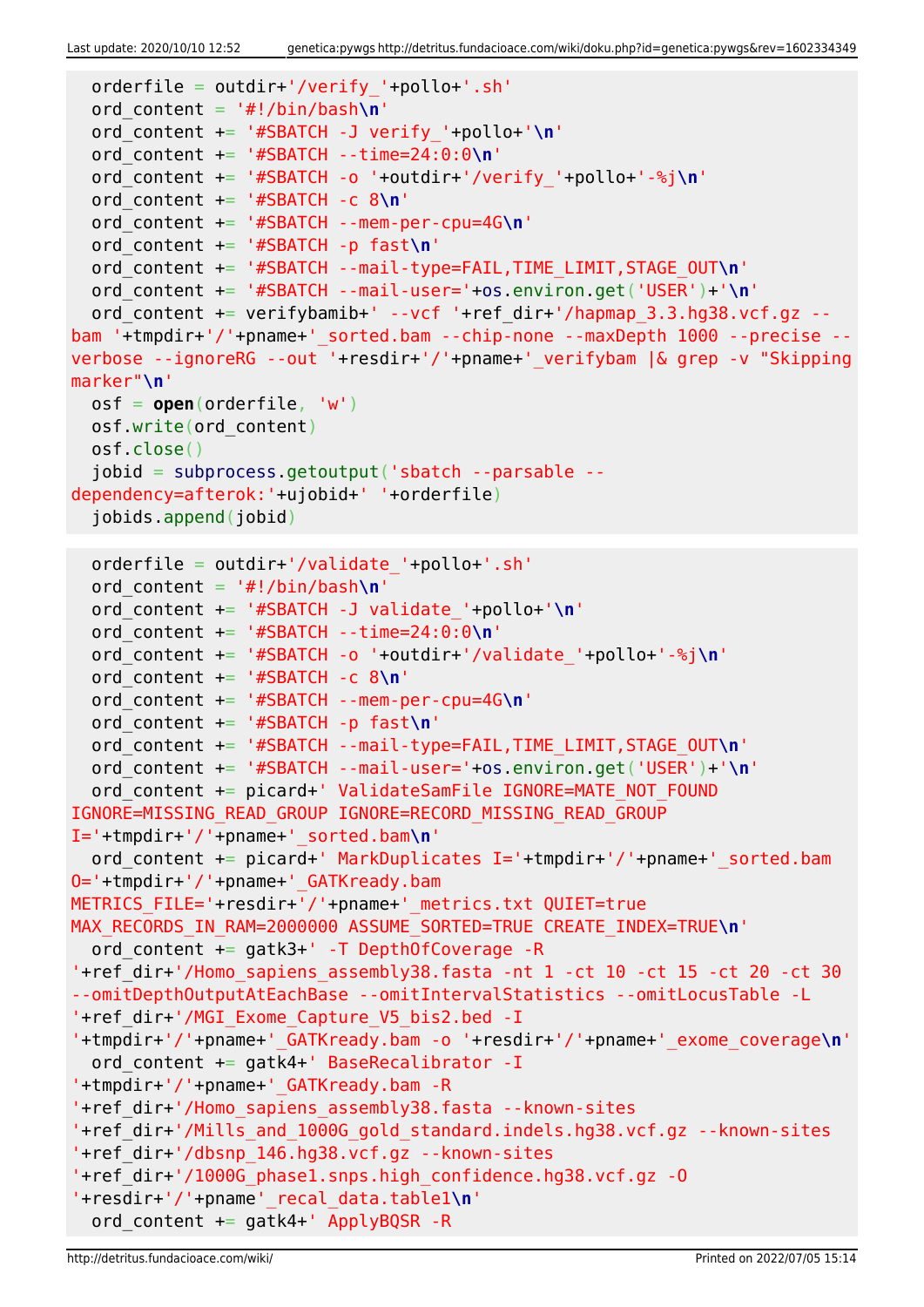```
'+ref_dir+'/Homo_sapiens_assembly38.fasta -I
'+tmpdir+'/'+pname+'_GATKready.bam -bqsr-recal-file
'+resdir+'/'+pname+'_recal_data.table1 -O '+resdir+'/'+pname+'_recal.bam\n'
   ord_content += gatk4+' AnalyzeCovariates -bqsr
'+resdir+'/'+pname+'_recal_data.table1 --plots
'+resdir+'/'+pname+'_AnalyzeCovariates.pdf\n'
  ord content += gatk4+' BaseRecalibrator -I '+resdir+'/'+pname+'_recal.bam
-R '+ref dir+'/Homo sapiens assembly38.fasta --known-sites
'+ref_dir+'/Mills_and_1000G_gold_standard.indels.hg38.vcf.gz --known-sites
'+ref_dir+'/dbsnp_146.hg38.vcf.gz --known-sites
'+ref_dir+'/1000G_phase1.snps.high_confidence.hg38.vcf.gz -O
'+resdir+'/'+pname+'_recal_data.table2\n'
  ord content += gatk4+' AnalyzeCovariates -before
'+resdir+'/'+pname+'_recal_data.table1 -after
'+resdir+'/'+pname+'_recal_data.table2 -plots '+resdir+'/'+pname+'_before-
after-plots.pdf\n'
   ord_content += gatk4+' HaplotypeCaller -R
'+ref_dir+'/Homo_sapiens_assembly38.fasta -I '+resdir+'/'+pname+' recal.bam
-ERC GVCF --dbsnp '+ref_dir+'/dbsnp_146.hg38.vcf.gz -O
'+resdir+'/'+pname+'_raw.snps.indels.g.vcf.gz\n'
  ord content += gatk4 l+' VariantEval -R
'+ref_dir+'/Homo_sapiens_assembly38.fasta -L
'+ref_dir+'/MGI_Exome_Capture_V5_bis2.bed -D
'+ref_dir+'/dbsnp_146.hg38.vcf.gz -O '+resdir+'/'+pname+'_eval.gatkreport --
eval '+resdir+'/'+pname+'_raw.snps.indels.g.vcf.gz\n'
  osf = open(orderfile, 'w')
  osf.write(ord_content)
  osf.close()
   jobid = subprocess.getoutput('sbatch --parsable --
dependency=afterok:'+ujobid+' '+orderfile)
   jobids.append(jobid)
```
[y por ultimo, hay un proceso que depende de que terminen todos los demas \(TODOS\) y lo que hace](#page--1-0) [es limpiar los archivos temporales y enviar un email de finalizacion,](#page--1-0)

```
orderfile = outdir+'/wgs end.sh'
ord_content = '#!/bin/bash\n'
ord_content += '#SBATCH -J wgs_end\n'
ord_content += '#SBATCH -o '+outdir+'/wgs_end-%j\n'
ord_content += '#SBATCH --mail-type=END\n'
ord_content += '#SBATCH --mail-user='+os.environ.get('USER')+'\n'
if(debug):
   ord_content += 'rm -rf '+wdir+'/*/tmp\n'
else:
  ord content += ':\n\cdot\)osf = open(orderfile, 'w')
osf.write(ord_content)
osf.close()
sjobs = ','.join(map(str,jobids))
```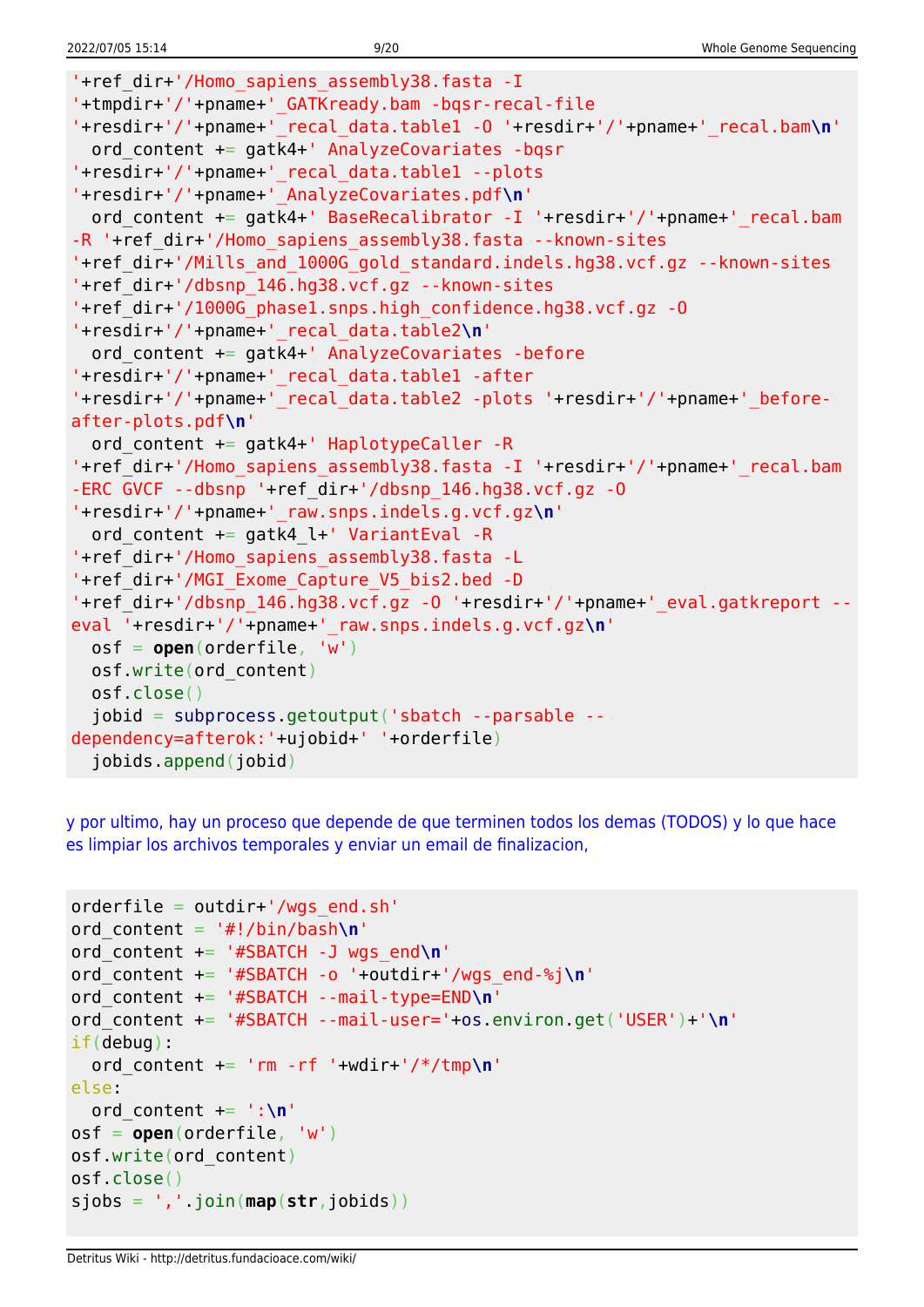os.system('sbatch --depend=afterok:'+sjobs+' '+orderfile)

#### [La magia completa aqui, en menos de 200 lineas](#page--1-0)

#### [wgs.py](http://detritus.fundacioace.com/wiki/doku.php?do=export_code&id=genetica:pywgs&codeblock=13)

*#!/usr/bin/python3* "" "" "" Copyright 2020 O. Sotolongo <asqwerty@gmail.com> This program is free software; you can redistribute it and/or modify it under the terms of the GNU General Public License as published by the Free Software Foundation; either version 2 of the License, or (at your option) any later version. This program is distributed in the hope that it will be useful, but WITHOUT ANY WARRANTY; without even the implied warranty of MERCHANTABILITY or FITNESS FOR A PARTICULAR PURPOSE. See the GNU General Public License for more details. "" "" "" import sys import os import getopt import re  $\overline{m}$ "" " Rellenar aqui los paths del sistema  $"$ ""  $"$ ref  $dir = '/the dysk/BGI$  exome/reference' bwa = '/nas/usr/local/bin/bwa' picard = 'java -Djava.io.tmpdir=/nas/'+os.environ.get('USER')+'/tmp/ - Xmx8g -jar /nas/usr/local/bin/picard.jar' samtools = '/nas/software/samtools/bin/samtools' verifybamib = '/nas/usr/local/bin/verifyBamID' gatk3 = 'java -jar /nas/usr/local/opt/gatk3/GenomeAnalysisTK.jar'  $g$ atk4 = 'singularity run --cleanenv -B /nas:/nas -B /the dysk:/the dysk /usr/local/bin/gatk4.simg gatk --java-options "- DGATK STACKTRACE ON USER EXCEPTION=true -Xmx16G"' gatk4  $l = 'singularity run --cleanenv -B /nas://nas -B$ /the\_dysk:/the\_dysk /usr/local/bin/gatk4.simg gatk --java-options "- DGATK\_STACKTRACE\_ON\_USER\_EXCEPTION=true -Xmx16G - XX:+UseConcMarkSweepGC"' "" "" "" No tocar nada debajo de esto si no sabes lo que estas haciendo "" "" "" *# Get CLI inputs*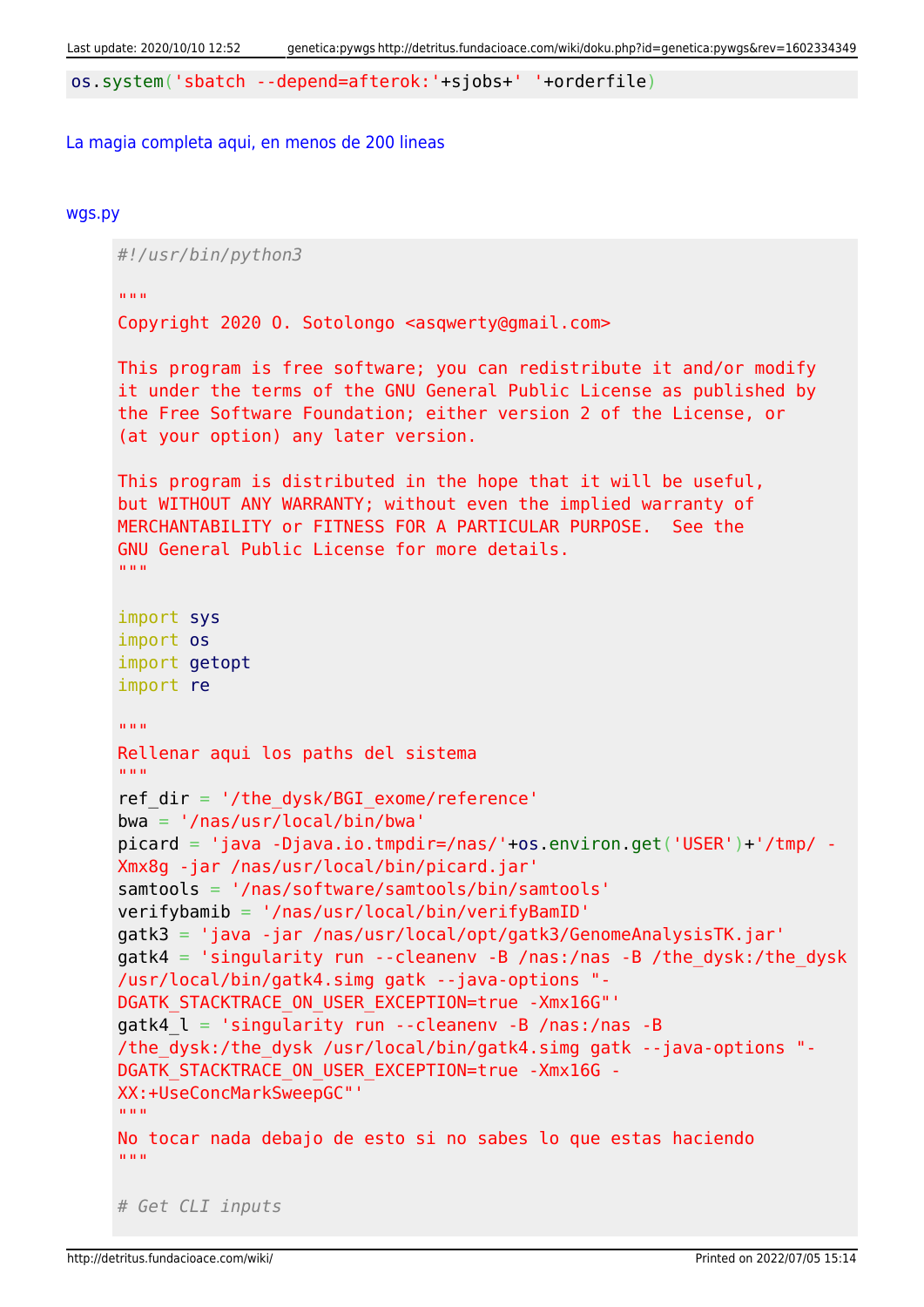```
short args = 'c:o:gs:'long_{\text{args}} = [\text{'cut='}, 'output='', 'debug', 'source='}]debua = 0cfile=''
outdatadir=''
try:
  args, values = getopt.getopt(sys.argv[1:], short args, long args)
except getopt.error as err:
   print(str(err))
   sys.exit(2)
for a,v in args:
   if a in ('--cut', '-c'):
    cfile = velif a in ('--output'. ' - o'):
    outdatadir = v elif a in ('--debug', '-g'):
    debuq = 1 elif a in ('--source', '-s'):
    src dir = vlpath = os.pathr<sub>obs</sub> path. (src dir)</sub>
dir cont = next(os.walk(src dir))[1]
if cfile and os.path.isfile(cfile):
  f = open(cfile, 'r')cuts = f.read().splitlines()dir cont = set(dir \text{ cont}) - set(cuts)# Creo el entorno de ejecucion
tmp shit = '/nas/'+os.environ.get('USER')+'/tmp/'if not os.path.isdir(tmp_shit): os.mkdir(tmp_shit)
if outdatadir:
  os.mkdir(outdatadir)
 wdir = outdatadirelse:
 wdir = os.environ.get('PWD')outdir = wdir+'/slurm'if not os.path.isdir(outdir): os.mkdir(outdir)
fg = \{\}for pollo in dir cont:
  fq list = []fq files = next(os.walk(lpath+'/'+pollo))[2] for fq in fq_files:
     ids = re.search(r"^V(\d*?)\_L(\d*?)\_(\d*?)\_\d\.fq\.gz$", fq)
    fq name ='V'+ids.group(1)+' L'+ids.group(2)
    fq list.append(ids.group(3))
  udir = wdir+'/'+pollo if not os.path.isdir(udir): os.mkdir(udir)
  tmpdir = udir+'/tmp'
```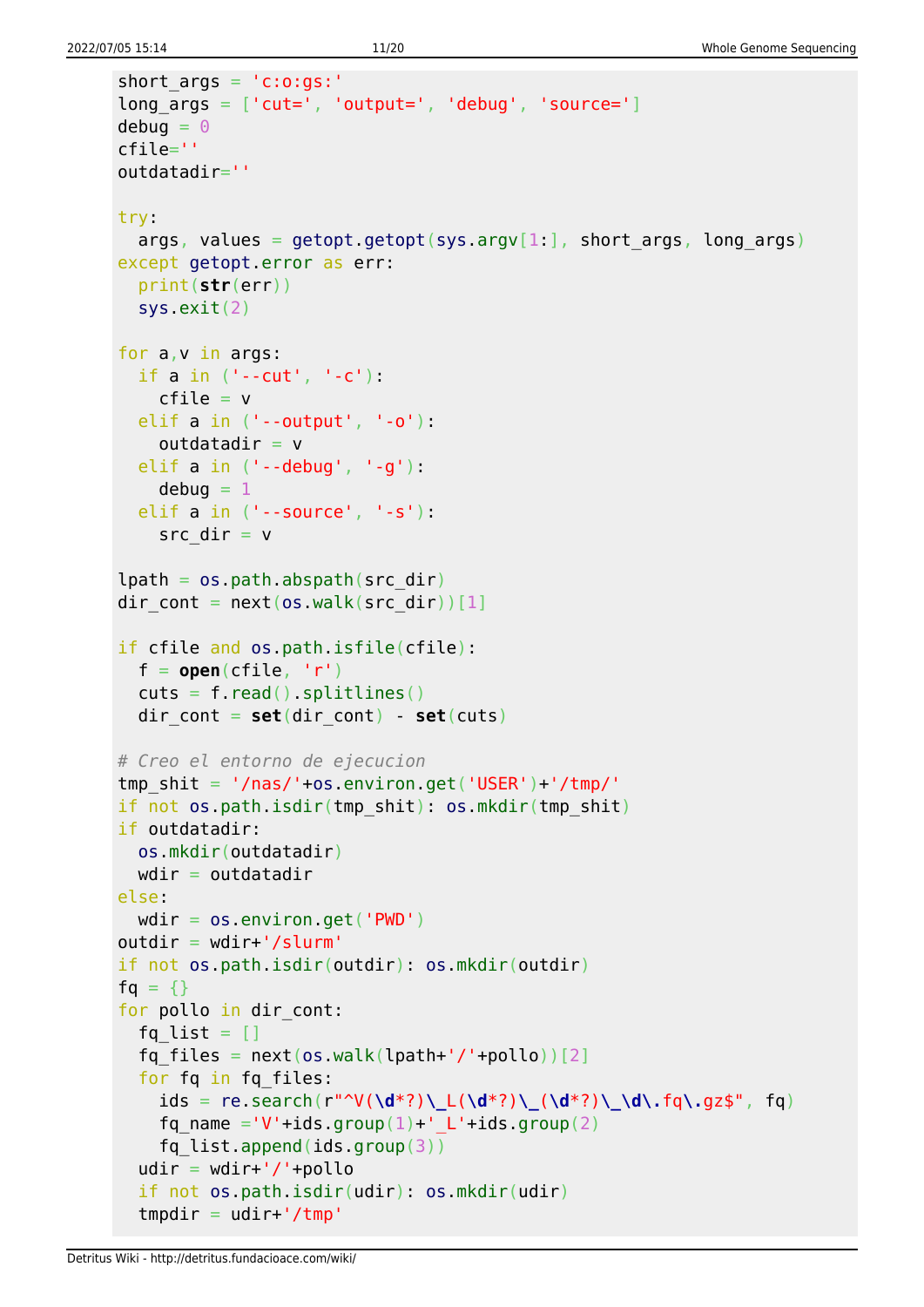```
 if not os.path.isdir(tmpdir): os.mkdir(tmpdir)
   resdir = udir+'/results'
   if not os.path.isdir(resdir): os.mkdir(resdir)
  jobids = []qsconv =<sup>''</sup>
  pname = re.sub('--', ''', poollo)for i in range(0, 4):
    fqid = fq list[2^*i] orderfile = outdir+'/bwa_'+pollo+'_'+str(i)+'.sh'
     ord_content = '#!/bin/bash\n'
     ord_content += '#SBATCH -J sam_'+pollo+'\n'
     ord_content += '#SBATCH --time=24:0:0\n'
     ord_content += '#SBATCH -o '+outdir+'/bwa_'+pollo+'-%j'+'\n'
     ord_content += '#SBATCH -c 8\n'
     ord_content += '#SBATCH --mem-per-cpu=4G\n'
     ord_content += '#SBATCH -p fast\n'
     ord_content += '#SBATCH --mail-type=FAIL,TIME_LIMIT,STAGE_OUT\n'
     ord_content += '#SBATCH --mail-user='+os.environ.get('USER')+'\n'
    ord content += bwa+' mem -t 4 -R
"@RG\tID:'+fq_name+'_'+fqid+'\tSM:'+pname+'\tPL:BGI\tPI:380" -M
'+ref_dir+'/Homo_sapiens_assembly38
'+src_dir+'/'+pollo+'/'+fq_name+'_'+fqid+'_1.fq.gz
'+src_dir+'/'+pollo+'/'+fq_name+'_'+fqid+'_2.fq.gz >
'+tmpdir+'/'+pname+_+str(i)+'.sam\n'
     osf = open(orderfile, 'w')
     osf.write(ord_content)
     osf.close()
     gsconv+= 'I='+tmpdir+'/'+pname+'_'+str(i)+'.sam '
     os.system('sbatch '+orderfile)
   orderfile = outdir+'/merge_'+pollo+'.sh'
   ord_content = '#!/bin/bash\n'
   ord_content += '#SBATCH -J sam_'+pollo+'\n'
   ord_content += '#SBATCH --time=24:0:0\n'
   ord_content += '#SBATCH -o '+outdir+'/merge_'+pollo+'-%j\n'
   ord_content += '#SBATCH -c 8\n'
   ord_content += '#SBATCH --mem-per-cpu=4G\n'
   ord_content += '#SBATCH -p fast\n'
   ord_content += '#SBATCH --mail-type=FAIL,TIME_LIMIT,STAGE_OUT\n'
   ord_content += '#SBATCH --mail-user='+os.environ.get('USER')+'\n'
   ord_content += picard+' MergeSamFiles '+gsconv+'
O='+tmpdir+'/'+pname+'.sam\n'
   ord_content += picard+' SortSam I='+tmpdir+'/'+pname+'.sam
O='+tmpdir+'/'+pname+'_sorted.bam SORT_ORDER=coordinate\n'
   ord_content += samtools+' index '+tmpdir+'/'+pname+'_sorted.bam\n'
   osf = open(orderfile, 'w')
   osf.write(ord_content)
   osf.close()
   ujobid = subprocess.getoutput('sbatch --dependency=singleton --
parsable '+orderfile)
   orderfile = outdir+'/verify_'+pollo+'.sh'
   ord_content = '#!/bin/bash\n'
```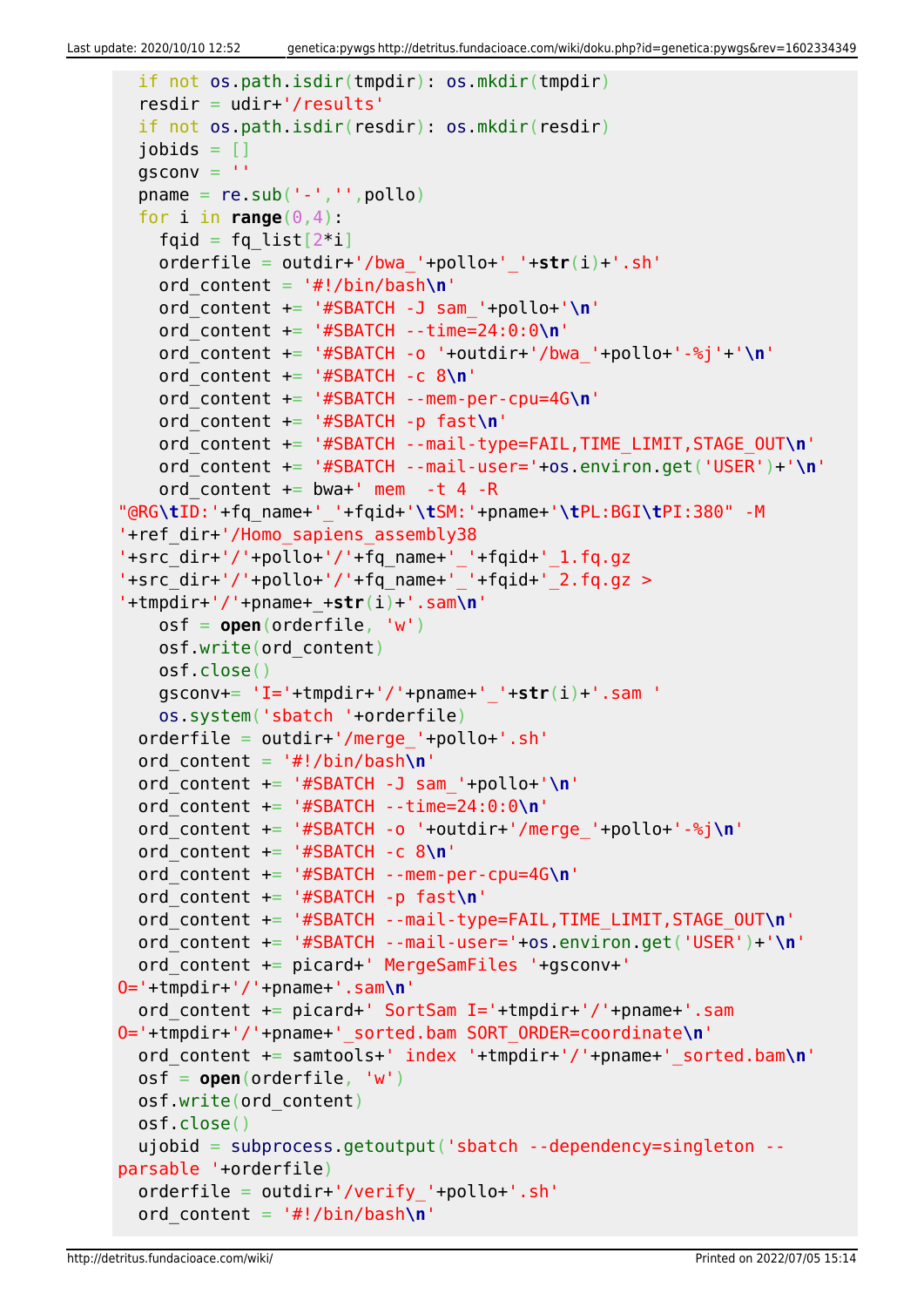```
 ord_content += '#SBATCH -J verify_'+pollo+'\n'
   ord_content += '#SBATCH --time=24:0:0\n'
   ord_content += '#SBATCH -o '+outdir+'/verify_'+pollo+'-%j\n'
   ord_content += '#SBATCH -c 8\n'
   ord_content += '#SBATCH --mem-per-cpu=4G\n'
   ord_content += '#SBATCH -p fast\n'
   ord_content += '#SBATCH --mail-type=FAIL,TIME_LIMIT,STAGE_OUT\n'
   ord_content += '#SBATCH --mail-user='+os.environ.get('USER')+'\n'
  ord content += verifybamib+' --vcf '+ref dir+'/hapmap 3.3.hg38.vcf.gz
--bam '+tmpdir+'/'+pname+' sorted.bam --chip-none --maxDepth 1000 --
precise --verbose --ignoreRG --out '+resdir+'/'+pname+'_verifybam |&
grep -v "Skipping marker"\n'
   osf = open(orderfile, 'w')
   osf.write(ord_content)
   osf.close()
   jobid = subprocess.getoutput('sbatch --parsable --
dependency=afterok:'+ujobid+' '+orderfile)
   jobids.append(jobid)
  orderfile = outdir+'/validate'+pollo+.sh'ord content = '#!/bin/bash\n' ord_content += '#SBATCH -J validate_'+pollo+'\n'
   ord_content += '#SBATCH --time=24:0:0\n'
   ord_content += '#SBATCH -o '+outdir+'/validate_'+pollo+'-%j\n'
   ord_content += '#SBATCH -c 8\n'
   ord_content += '#SBATCH --mem-per-cpu=4G\n'
   ord_content += '#SBATCH -p fast\n'
   ord_content += '#SBATCH --mail-type=FAIL,TIME_LIMIT,STAGE_OUT\n'
   ord_content += '#SBATCH --mail-user='+os.environ.get('USER')+'\n'
  ord content += picard+' ValidateSamFile IGNORE=MATE NOT FOUND
IGNORE=MISSING_READ_GROUP IGNORE=RECORD_MISSING_READ_GROUP
I='+tmpdir+'/'+pname+'_sorted.bam\n'
   ord_content += picard+' MarkDuplicates
I='+tmpdir+'/'+pname+'_sorted.bam O='+tmpdir+'/'+pname+'_GATKready.bam
METRICS FILE='+resdir+'/'+pname+' metrics.txt QUIET=true
MAX RECORDS IN RAM=2000000 ASSUME SORTED=TRUE CREATE INDEX=TRUE\n'
  ord content += gatk3+' -T DepthOfCoverage -R
'+ref dir+'/Homo sapiens assembly38.fasta -nt 1 -ct 10 -ct 15 -ct 20 -
ct 30 --omitDepthOutputAtEachBase --omitIntervalStatistics --
omitLocusTable -L '+ref_dir+'/MGI_Exome_Capture_V5_bis2.bed -I
'+tmpdir+'/'+pname+'_GATKready.bam -o
'+resdir+'/'+pname+'_exome_coverage\n'
   ord_content += gatk4+' BaseRecalibrator -I
'+tmpdir+'/'+pname+'_GATKready.bam -R
'+ref_dir+'/Homo_sapiens_assembly38.fasta --known-sites
'+ref dir+'/Mills and 1000G gold standard.indels.hg38.vcf.gz --known-
sites '+ref_dir+'/dbsnp_146.hg38.vcf.gz --known-sites
'+ref_dir+'/1000G_phase1.snps.high_confidence.hg38.vcf.gz -O
'+resdir+'/'+pname'_recal_data.table1\n'
  ord content += gatk4+' ApplyBQSR -R
'+ref_dir+'/Homo_sapiens_assembly38.fasta -I
'+tmpdir+'/'+pname+'_GATKready.bam -bqsr-recal-file
```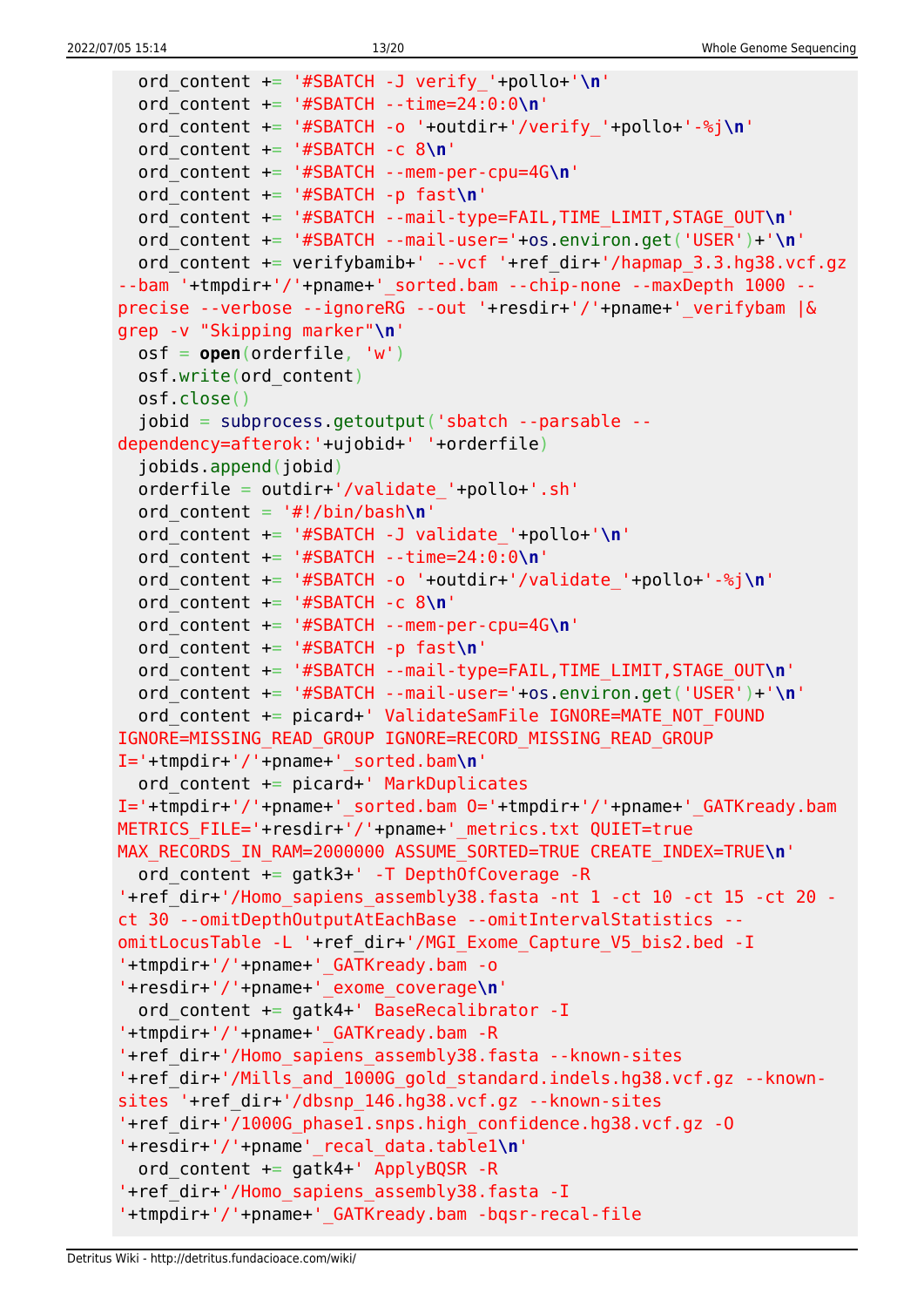```
'+resdir+'/'+pname+'_recal_data.table1 -O
'+resdir+'/'+pname+'_recal.bam\n'
   ord_content += gatk4+' AnalyzeCovariates -bqsr
'+resdir+'/'+pname+'_recal_data.table1 --plots
'+resdir+'/'+pname+'_AnalyzeCovariates.pdf\n'
  ord content += gatk4+' BaseRecalibrator -I
'+resdir+'/'+pname+'_recal.bam -R
'+ref_dir+'/Homo_sapiens_assembly38.fasta --known-sites
'+ref dir+'/Mills and 1000G gold standard.indels.hg38.vcf.gz --known-
sites '+ref_dir+'/dbsnp_146.hg38.vcf.gz --known-sites
'+ref_dir+'/1000G_phase1.snps.high_confidence.hg38.vcf.gz -O
'+resdir+'/'+pname+'_recal_data.table2\n'
   ord_content += gatk4+' AnalyzeCovariates -before
'+resdir+'/'+pname+'_recal_data.table1 -after
'+resdir+'/'+pname+'_recal_data.table2 -plots
'+resdir+'/'+pname+'_before-after-plots.pdf\n'
  ord content += gatk4+' HaplotypeCaller -R
'+ref_dir+'/Homo_sapiens_assembly38.fasta -I
'+resdir+'/'+pname+'_recal.bam -ERC GVCF --dbsnp
'+ref dir+'/dbsnp 146.hq38.vcf.gz -0'+resdir+'/'+pname+'_raw.snps.indels.g.vcf.gz\n'
   ord_content += gatk4_l+' VariantEval -R
'+ref_dir+'/Homo_sapiens_assembly38.fasta -L
'+ref_dir+'/MGI_Exome_Capture_V5_bis2.bed -D
'+ref dir+'/dbsnp 146.hq38.vcf.qz -0'+resdir+'/'+pname+'_eval.gatkreport --eval
'+resdir+'/'+pname+'_raw.snps.indels.g.vcf.gz\n'
   osf = open(orderfile, 'w')
   osf.write(ord_content)
   osf.close()
   jobid = subprocess.getoutput('sbatch --parsable --
dependency=afterok:'+ujobid+' '+orderfile)
   jobids.append(jobid)
orderfile = outdir+'/wgs_end.sh'
ord_content = '#!/bin/bash\n'
ord_content += '#SBATCH -J wgs_end\n'
ord_content += '#SBATCH -o '+outdir+'/wgs_end-%j\n'
ord_content += '#SBATCH --mail-type=END\n'
ord_content += '#SBATCH --mail-user='+os.environ.get('USER')+'\n'
if(debug):
  ord content += 'rm -rf '+wdir+'/*/tmp\n'
else:
   ord_content += ':\n'
osf = open(orderfile, 'w')
osf.write(ord_content)
osf.close()
sjobs = ','.join(map(str,jobids))
os.system('sbatch --depend=afterok:'+sjobs+' '+orderfile)
```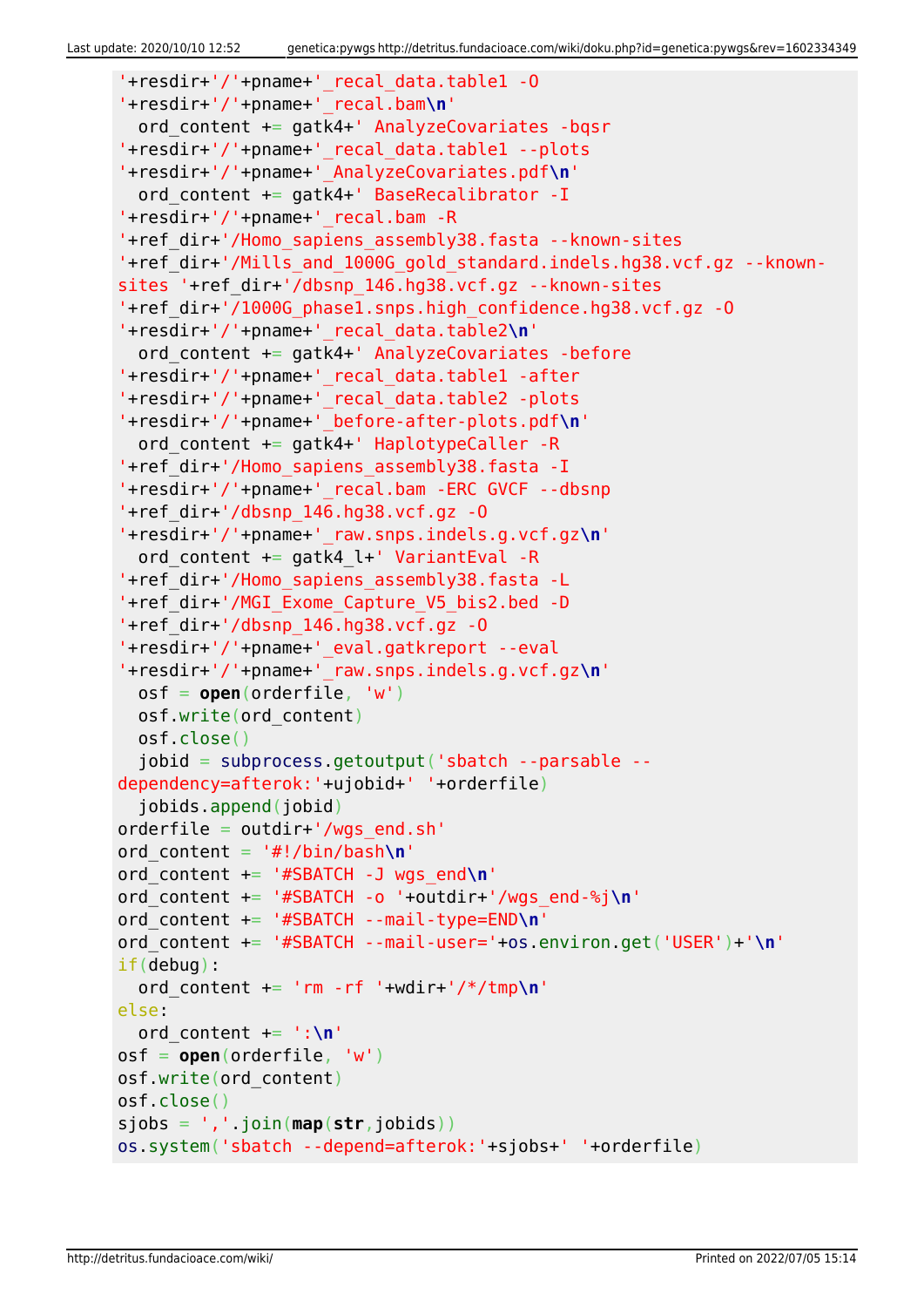

# **Ejecucion**

La forma correcta de ejecutar el script es,

\$ ./wgs.pl -o /the\_dysk/BGI\_exome/F18FTSEUET0180/WGS /the\_dysk/BGI\_exome/F18FTSEUET0180/HUMehbE/

La opción -o indica al script donde guardar los resultados, en este caso en /the\_dysk/BGI\_exome/F18FTSEUET0180/WGS . Los datos se leeran desde /the\_dysk/BGI\_exome/F18FTSEUET0180/HUMehbE/,

La opcion -o no es obligatoria. En caso de no suministrar un directorio de salida, esta se escribira en el directorio actual desde donde se ejeuta el script.

Los resultados se escriben en el directorio de salida, haciendo un subdirectorio para cada sujeto analizado y siguiendo las mismas convenciones del input,

```
[osotolongo@brick03 WGS]$ ls /the_dysk/BGI_exome/F18FTSEUET0180/WGS
seq-1 seq-11 seq-13 seq-15 seq-17 seq-19 seq-20 seq-22
seq-24 seq-26 seq-28 seq-4 seq-6 seq-8 slurm
seq-10 seq-12 seq-14 seq-16 seq-18 seq-2 seq-21 seq-23
seq-25 seq-27 seq-3 seq-5 seq-7 seq-9
```
Dentro de cada sujeto se crea u n directorio results con los resultados del analisis,

```
[osotolongo@brick03 WGS]$ tree seq-1
seq-1
└── results
     - seql AnalyzeCovariates.pdf
      - seql before-after-plots.pdf
       - seql eval.gatkreport
      - seql exome coverage.sample statistics
      - seql exome coverage.sample summary
      - seql metrics.txt
      - seql raw.snps.indels.g.vcf.gz
       - seql raw.snps.indels.g.vcf.gz.tbi
       - seql_recal.bai
      - seql recal.bam
      - seql recal data.table1
       seq1_recal_data.table2
       seq1 verifybam.depthSM
```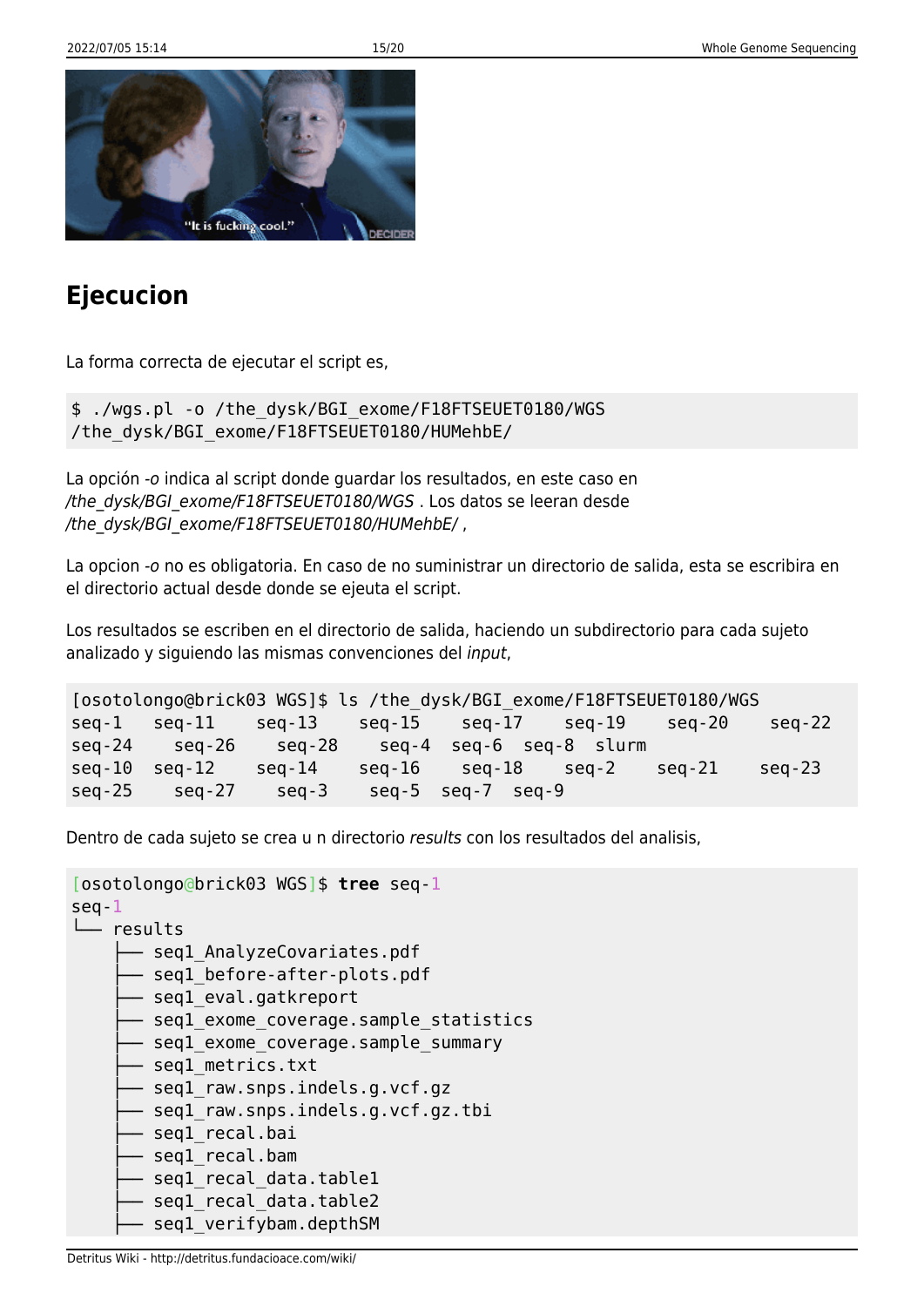```
- seql verifybam.log
seq1 verifybam.selfSM
```
1 directory, 15 files

**trick**

Esta estructura permitiria ejecutar,

```
$ ./wgs.pl -o /the_dysk/BGI_exome/F18FTSEUET0180/HUMehbE
/the_dysk/BGI_exome/F18FTSEUET0180/HUMehbE
```
y **en caso de no tener problemas con los permisos**, los resultados quedarian en un directorio dentro del mismo sujeto de proyecto. No se ha hecho asi por defecto previendo precisamente los problemas de permisos.

# **Troubleshooting**

Pueden ocurrir multitud de problemas en la ejecucion del script. Afortunadamente un fallo en uno de las tareas afecta solamente al sujeto individual sobre el que se realiza la tarea. El resto de sujetos se procesara correctamente.

Al ocurrir un fallo en algun script, el sistema enviara un email informando del fallo y el jobid asociado. Toda la informacion ira en el subject del email.

### **ejemplo 1**

Aqui se informa que la tarea con jobid = 154540 ha fallado. Tambien sabemos que esta relacionada con el sujeto seq-27.

```
SLURM Job_id=154540 Name=sam_seq-27 Failed, Run time 00:28:28, FAILED,
ExitCode 1
```
Ahora, dentro del directorio de output se crea un directorio llamado slurm donde se guardan todos los logs de ejecucion de las tareas. Hemos de buscar este fallo en particular por el jobid,

```
[osotolongo@brick03 WGS]$ ls slurm/ | grep 154540
bwa_seq-27-154540
```
una vez localizado el log correcto podeos buscar el error manualmente,

[osotolongo@brick03 WGS]\$ less slurm/bwa\_seq-27-154540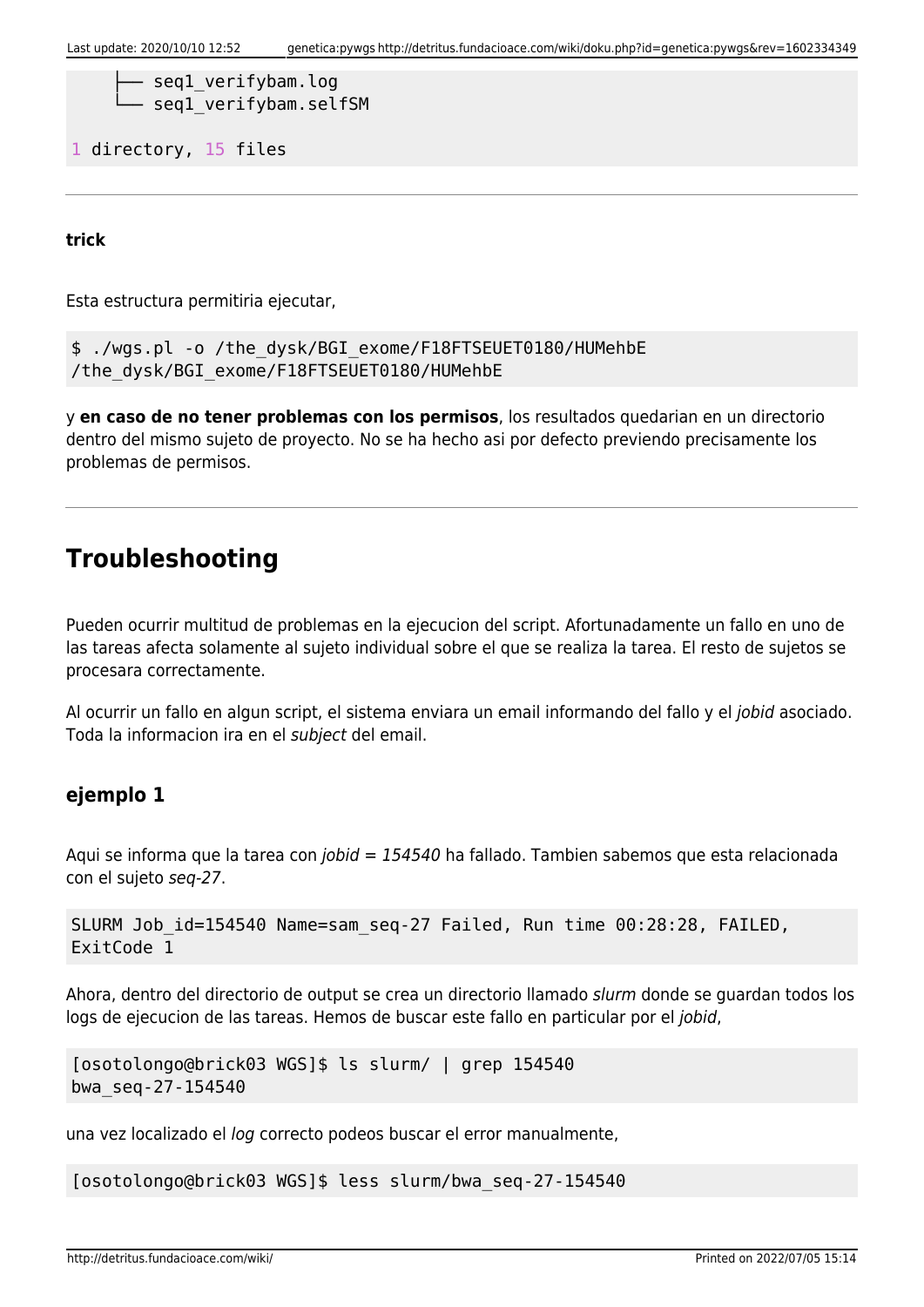o simplemente hacer algun grep,

[osotolongo@brick03 WGS]\$ grep -i error slurm/bwa\_seq-27-154540 [gzread] Input/output error

Como informacion adicional, en el directorio slurm tambien se guardan los scripts a ejecutar para cada parte del proceso,

```
[osotolongo@brick03 WGS]$ ls slurm/ | grep seq-27 | grep sh
bwa_seq-27_0.sh
bwa_seq-27_1.sh
bwa_seq-27_2.sh
bwaseq-27 3.sh
merge_seq-27.sh
validate_seq-27.sh
verify_seq-27.sh
```
El nombre del log nos dice que ha fallado alguno de los bwa. En caso de querer depurar mas lo que ha pasado podemos leer el log y encontrar cual de los comandos ha fallado exactamente.

## **ejemplo 2**

Algo menos basico, recibimos un email con subject,

```
SLURM Job id=154595 Name=validate seq-8 Failed, Run time 01:01:18, FAILED,
ExitCode 2
```
y buscamos el log correspondiente,

```
[osotolongo@brick03 WGS]$ ls slurm/ | grep 154595
validate_seq-8-154595
```
Aqui si hacemos,

[osotolongo@brick03 WGS]\$ grep -i error slurm/validate\_seq-8-154595

obtenemos un monton de informacion ya que el error ocurrio a un nivel y todos los niveles posteriores arrojan errores. Asi que no hay mas remediio que leerse el log con calma, y vemos que mientras se hace **MarkDuplicates** tenemos un error de Java,

```
Exception in thread "main" picard.PicardException: Exception writing
ReadEnds to file.
         at
picard.sam.markduplicates.util.ReadEndsForMarkDuplicatesCodec.decode(ReadEnd
sForMarkDuplicatesCodec.java:110)
         at
picard.sam.markduplicates.util.ReadEndsForMarkDuplicatesCodec.decode(ReadEnd
sForMarkDuplicatesCodec.java:32)
         at
```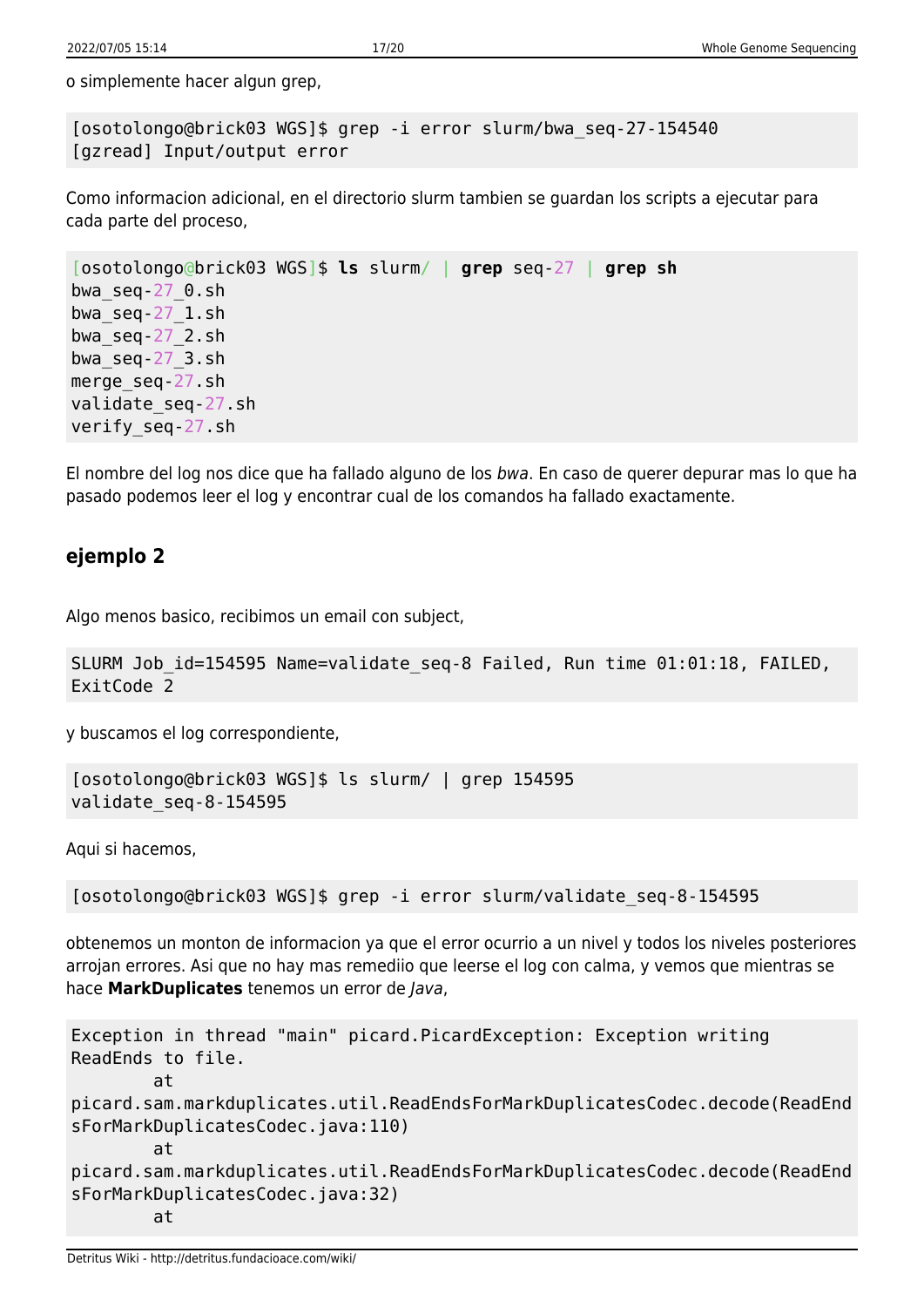```
htsjdk.samtools.util.SortingCollection$FileRecordIterator.advance(SortingCol
lection.java:630)
         at
htsjdk.samtools.util.SortingCollection$FileRecordIterator.next(SortingCollec
tion.java:620)
         at htsjdk.samtools.util.PeekIterator.peek(PeekIterator.java:69)
         at
htsjdk.samtools.util.SortingCollection$PeekFileRecordIteratorComparator.comp
are(SortingCollection.java:655)
         at
htsjdk.samtools.util.SortingCollection$PeekFileRecordIteratorComparator.comp
are(SortingCollection.java:652)
         at java.util.TreeMap.compare(TreeMap.java:1295)
         at java.util.TreeMap.put(TreeMap.java:538)
         at java.util.TreeSet.add(TreeSet.java:255)
         at
htsjdk.samtools.util.SortingCollection$MergingIterator.next(SortingCollectio
n.java:566)
         at
picard.sam.markduplicates.MarkDuplicates.generateDuplicateIndexes(MarkDuplic
ates.java:729)
         at
picard.sam.markduplicates.MarkDuplicates.doWork(MarkDuplicates.java:259)
         at
picard.cmdline.CommandLineProgram.instanceMain(CommandLineProgram.java:305)
         at
picard.cmdline.PicardCommandLine.instanceMain(PicardCommandLine.java:103)
         at picard.cmdline.PicardCommandLine.main(PicardCommandLine.java:113)
Caused by: java.io.IOException: failed to read chunk
         at
org.xerial.snappy.SnappyInputStream.hasNextChunk(SnappyInputStream.java:433)
         at
org.xerial.snappy.SnappyInputStream.read(SnappyInputStream.java:167)
         at java.io.DataInputStream.readFully(DataInputStream.java:195)
         at java.io.DataInputStream.readLong(DataInputStream.java:416)
         at
picard.sam.markduplicates.util.ReadEndsForMarkDuplicatesCodec.decode(ReadEnd
sForMarkDuplicatesCodec.java:92)
         ... 15 more
```
Este error desencadena todos los demas errores.

Dado que sabemos que este log corresponde al script validate seq-8.sh podemos encontrar rapidamente el comando culpable del error,

```
[osotolongo@brick03 WGS]$ grep MarkDuplicates slurm/validate_seq-8.sh
java -Djava.io.tmpdir=/nas/osotolongo/tmp/ -Xmx8g -jar
/nas/usr/local/bin/picard.jar MarkDuplicates
I=/the_dysk/BGI_exome/F18FTSEUET0180/WGS/seq-8/tmp/seq8_sorted.bam
O=/the_dysk/BGI_exome/F18FTSEUET0180/WGS/seq-8/tmp/seq8_GATKready.bam
METRICS_FILE=/the_dysk/BGI_exome/F18FTSEUET0180/WGS/seq-8/tmp/seq8_metrics.t
```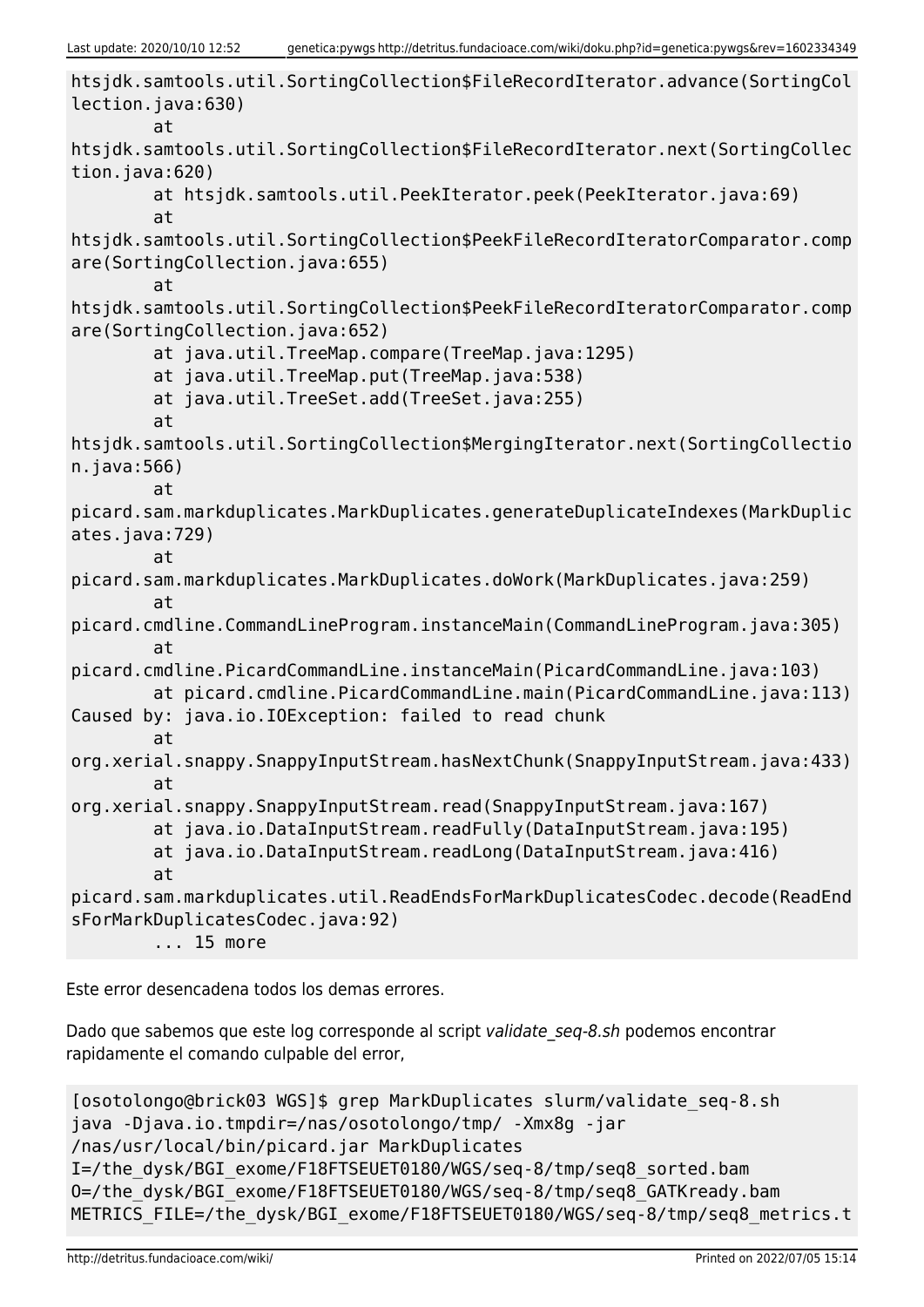#### xt QUIET=true MAX\_RECORDS\_IN\_RAM=2000000 ASSUME\_SORTED=TRUE CREATE\_INDEX=TRUE

e intentar reparar lo que este mal.

## **Opciones extra**

#### **lista de inclusion**

Digamos que de un pool de sujetos han fallado 2 o 3. No queremos tener que ejecutar el analisis para todos los sujetos, solo para los que han fallado. No queremos mover los sujetos que han fallado a un nuevo directorio pues atenta contra la organizacion del trabajo y el uso correcto del tiempo.

Para esto existe la opcion -cut que indica al script que se analice exclusivamente los sujetos contenidos en un archivo de input.

La forma correcta de utilizarlo es la siguiente. Ejemplo, si solo queremos que se ejecute el analisis en los sujetos seq-8 y seq-27, hacemos el siguiente archivo,

```
[osotolongo@brick03 WGS]$ cat /nas/osotolongo/wgs/only.txt
seq-8
seq-27
```
y tras esto ejecutamos algo como,

```
$ ./wgs.pl -cut /nas/osotolongo/wgs/only.txt -o
/the_dysk/BGI_exome/F18FTSEUET0180/WGS
/the_dysk/BGI_exome/F18FTSEUET0180/HUMehbE
```
que hara todo el procedimiento pero solo para estos sujetos.

#### **debug**

Para ayudar en la localizacion de errores existe la opcion -g, para indicar que no se borren los archivos temporales. El comando,

```
$ ./wgs.pl -g -o /the_dysk/BGI_exome/F18FTSEUET0180/WGS
/the_dysk/BGI_exome/F18FTSEUET0180/HUMehbE
```
deja un subdirectorio tmp por cada sujeto con sus archivos temporales correspondientes. Ejemplo para seq-5, estos archivos estarian en /the\_dysk/BGI\_exome/F18FTSEUET0180/WGS/seq-5/tmp/.